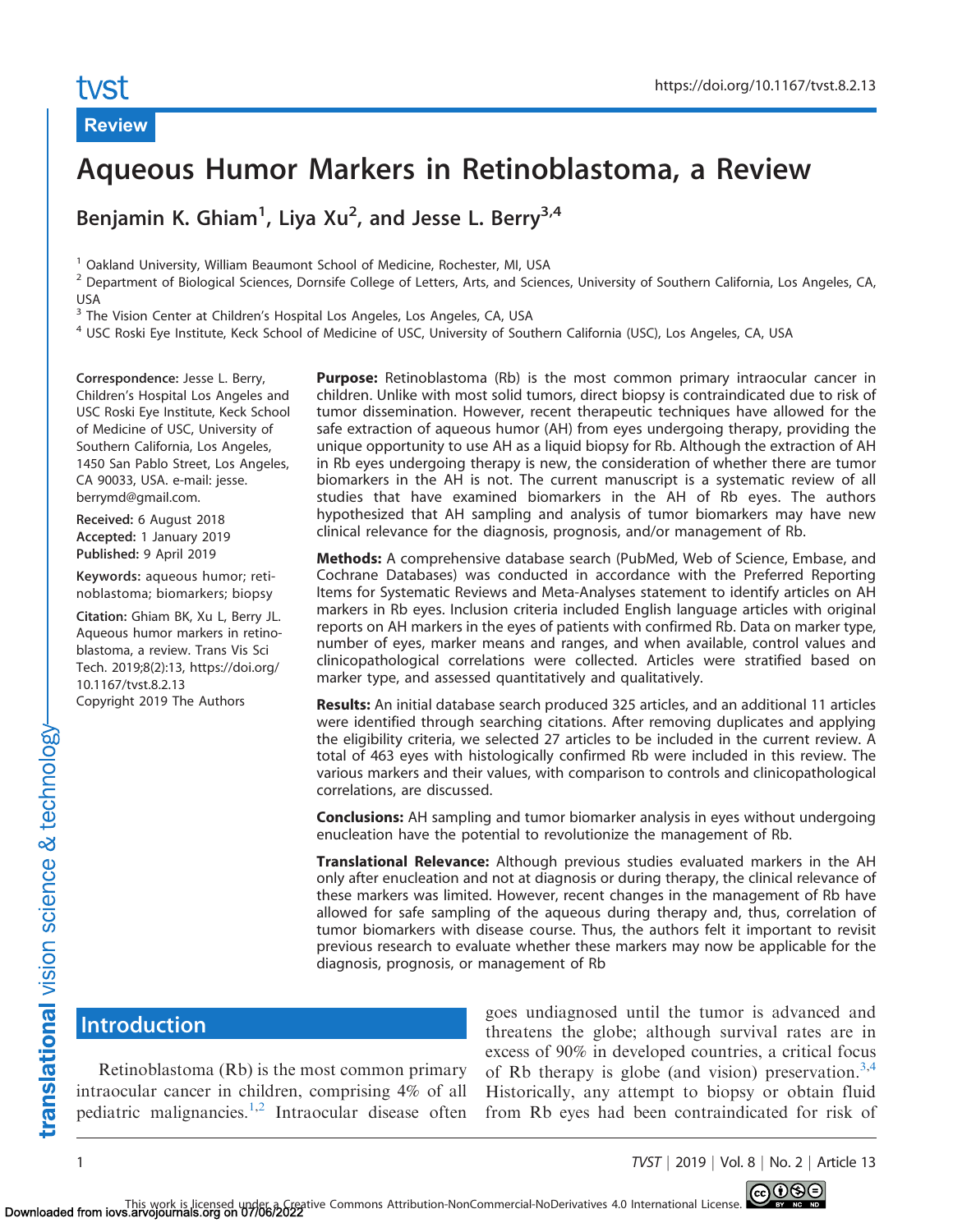tumor seeding and dissemination.<sup>5–10</sup> However, aqueous humor (AH) paracentesis is now a standard part of the protocol for intravitreal chemotherapy (melphalan and/or topotecan) injections for  $Rb$ <sup>[11](#page-11-0)</sup> As a safety measure, a volume of 0.1 mL of aqueous fluid is aspirated to induce transient hypotony prior to the intravitreal injection to prevent reflux to the injection site. Current clinical indications for intravitreal chemotherapy and, therefore, aqueous paracentesis include active seeding requiring further therapy and the eye must meet the following conditions to ensure safety: (1) presence of clear medium, (2) absence of invasion of the anterior and posterior chamber on ultrasound biomicroscopy, (3) absence of tumor at planned entry site, (4) absence of vitreous seeds at entry site, and (5) the absence of retinal detachment at the entry site.<sup>[11](#page-11-0)</sup> These features are aimed at protecting the safety of the pars plana injection site, which includes the aspiration of AH. Intravitreal injection of chemotherapy for seeding has now been widely adopted, and the risk of extraocular spread is considered extremely low (0 reported cases with the safety enhanced procedure).<sup>[12–](#page-11-0)[17](#page-12-0)</sup> With this demonstrated safety record, we can now access the AH in eyes with Rb undergoing active therapy and evaluate for the presence of biomarkers that may correlate with features of the intraocular tumor and provide diagnostic and prognostic value. It should be noted that aside from active research protocols, there are no clinical tests commercially available at this time that are indicated for diagnostic or prognostic evaluation in Rb.

AH is the clear intraocular fluid produced by the ciliary processes that fills the anterior and posterior chambers of the eye.<sup>[18,19](#page-12-0)</sup> AH functions to maintain intraocular pressure; provide nutrients for the lens, cornea, and trabecular meshwork; remove waste products of metabolism; and protect against oxidative damage.<sup>20</sup> AH has been shown to be a rich source of information for intraocular disease, including Rb, although due to safety concerns previous studies were done on AH from enucleated eyes only. In 1971, Dias et al. $^{21}$  first explored the AH in enucleated eyes from children with Rb and identified that an increase in lactic acid dehydrogenase (LDH) activity correlated with disease activity; the authors suggested this may aid in diagnosis. Following that initial report, further studies explored the various clinicopathological correlations associated with LDH as an AH marker of ocular disease.<sup>[22,23](#page-12-0)</sup> Over the past few decades, numerous studies have explored AH in enucleated Rb eyes and have uncovered various markers that

may demonstrate clinical value for diagnosis, clinicopathological associations,  $22,23$  $22,23$  monitoring response to treatment,  $2^{4-26}$  $2^{4-26}$  $2^{4-26}$  and possibly serve as targets for therapy. $27$  However, because all previous studies were from enucleated eyes, clinical correlations were difficult if impossible to make and the role of the AH in management of Rb remained limited. A recent study by the authors demonstrated that Rb tumor DNA is present in the AH in sufficient concentrations for subsequent sequencing and analysis.<sup>28</sup> This study suggested the AH has the potential to serve as a surrogate to direct tumor biopsy, thus providing tumor genetic information in eyes undergoing salvage therapy (e.g., without enucleation of the eye).<sup>[28](#page-12-0)</sup> A broader evaluation demonstrated that genomic evaluation of the cell-free tumor DNA (cfDNA) in the AH may be predictive of aggressive tumor activity and the need for enucleation.<sup>29</sup> AH is now routinely extracted during intravitreal chemotherapy injections for eyes undergoing salvage therapy; thus, the authors hypothesized that AH sampling and analysis, without enucleation, may now be clinically applicable for the diagnosis, prognosis, and/or management of Rb. The current systematic review summarized all studies that have explored AH markers that may be of value in the diagnosis, prognosis, or characterization of Rb.

# Methods

# Search Strategy

This study was conducted according to the Preferred Reporting Items for Systematic Reviews and Meta-Analyses (PRISMA) guidelines (Supple-mentary File S1).<sup>[30](#page-12-0)</sup> A comprehensive electronic search of databases, including PubMed, Web of Science, Embase, and Cochrane Databases, was conducted on August 1, 2018 with keywords ''aqueous humor'' or "aqueous humour" and "retinoblastoma". The search strategy was developed for PubMed and then applied to other databases. The search results were imported into a reference manager (Paperpile), and duplicates were excluded. Abstracts of all related studies were evaluated, and full texts were obtained through PubMed, Google Scholar, and other related databases. The reference list of the included articles was also examined to identify additional studies that were not previously found with the electronic search. Full texts of articles were then evaluated by two authors (B.K.G. and J.L.B.) to be included in the review. Disagreements among the reviewers were resolved by discussion and subsequent consensus.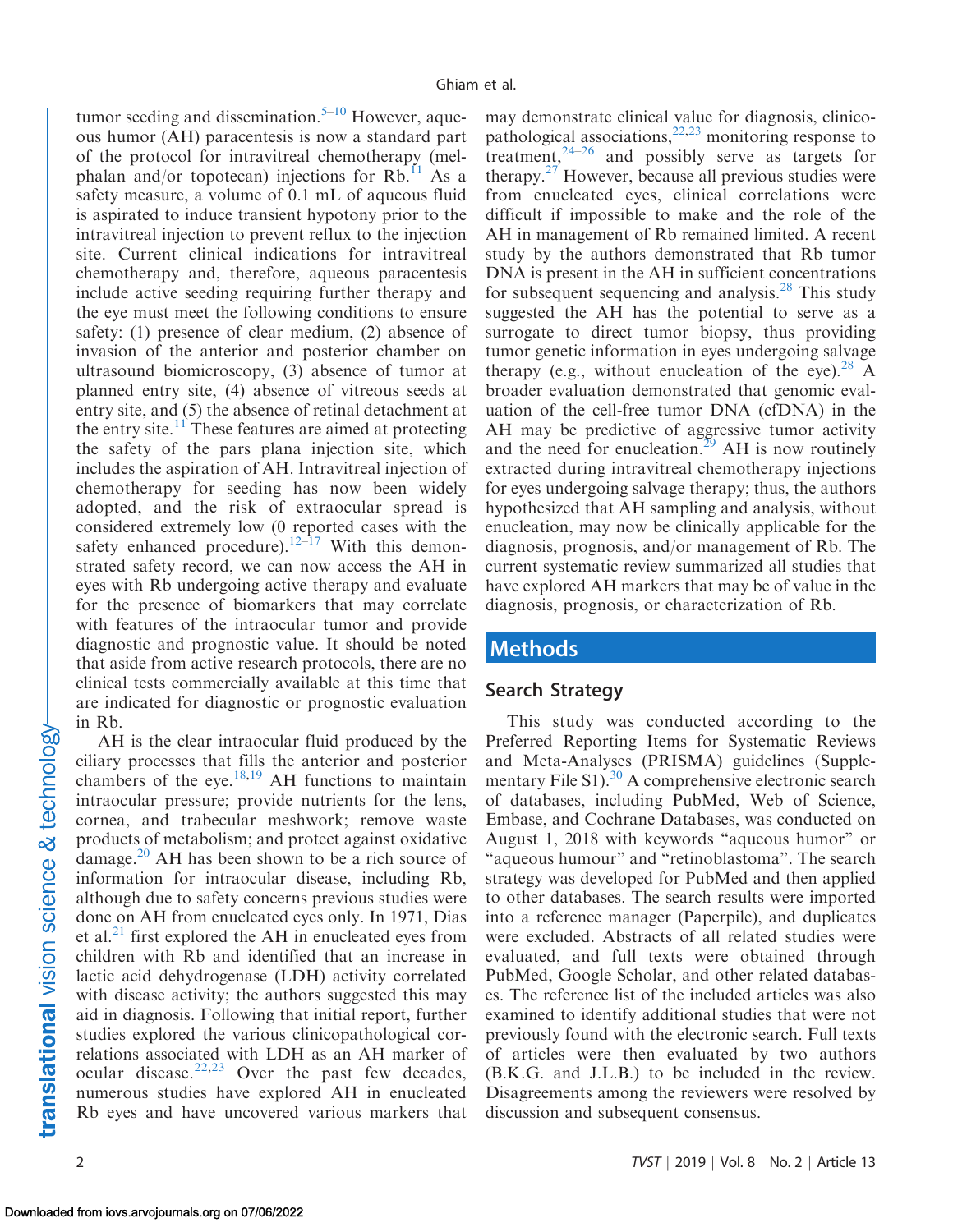#### Selection Criteria

Eligible studies included all original research articles that were published in English up to 2018, which examined markers within the AH of eyes with histologically confirmed Rb.

Excluded were (1) nonresearch articles such as brief reports and case reports; (2) studies examining markers in the serum (or other non-AH fluid compartments; i.e., tears) only; (3) studies examining markers in non-Rb eyes only; and (4) studies that were not written in English, or where an English translation was not available. The search was not limited to specific years. Studies that quantitatively measured markers and compared their levels against control groups were sought out, although studies that did not perform control group comparisons were also discussed in this review.

#### Quantitative and Qualitative Data Extraction

The characteristics extracted from the studies included type of marker, number of eyes, and, when possible, means and ranges of markers examined from each study. If the study compared Rb marker levels to control groups, the control means and ranges were also extracted, along with the P values (if available). Quantitative data on the number of eyes examined from each study were combined to determine the total number of eyes examined for each marker type, and when available, ranges of markers for Rb and control groups were processed and combined to create unified ranges for each marker. The narrative synthesis of qualitative findings for each marker was performed to discuss clinicopathological correlations of each marker. Studies were stratified based on the marker type evaluated.

#### Quality Assessment

The review was conducted in accordance with the PRISMA approach<sup>30</sup> to ensure the transparent and complete report of our sensitive search, systematic screening, and independent quality assessment. Quality assessment was performed for all studies by independently using the protocols of the National Institute of Health Quality Assessment Tool checklist (Supplementary File S2). The checklist consists of 12 different items that evaluate various aspects of the case-control methodology, including sampling methods, control status, and adjustment of confounders. Studies were grouped in three categories (good, fair, and poor). This information was used to assess the quality and strength of markers in clinical care.

# **Results**

An initial database search produced 325 articles, and an additional 11 articles were identified through searching citations. After removing duplicates and applying the eligibility criteria, we selected 27 articles to be included in the current review. The PRISMA flowchart representing information on the selection process of articles is illustrated in the [Figure](#page-3-0).

Data from the 27 included articles were extracted into a table with core characteristics of these studies (author[s] and year, type of marker, number of eyes, mean value of marker in AH for Rb eyes [if available], range of marker valuesin AH for Rb eyes[if available], number of control eyes [if available], mean value of markers in AH for control eyes [if available], range of marker values in AH for control eyes [if available], P value [if available], and quality assessment rating) [\(Table 1](#page-4-0)).

Table 2 includes quantitative and qualitative data from the included articles, stratified based on the different markers. Quantitative data analysis from the included articles has been performed to arrive at a total number of Rb and control eyes. The values of the biomarkers from different studies have been processed and combined to produce unified ranges for both Rb and control eyes. Also, a narrative synthesis of qualitative findings for each marker has been performed to include clinicopathological correlations [\(Table 2\)](#page-6-0).

A total of 463 eyes with histologically confirmed Rb were included in this review, and 302 eyes in which the diagnosis of Rb was excluded were used as controls. Twelve studies examined levels of LDH in  $AH$ <sup>21–24,31–38</sup> Five studies examined neuron-specific enolase.  $26,39-42$ Two studies examined levels of survivin, $43,24$  $43,24$  and one of which additionally examined transforming growth factor beta (TGF- $\beta$ ) and LDH.<sup>24</sup> One study examined levels of uric acid[.44](#page-13-0) Three studies analyzed proteins in AH, including protein concentrations<sup>25,31</sup> and protein analysis. $27$  One study examined the cytokines, chemokines, matrix metalloproteinases, and acute-phase protein concentrations. $^{45}$  Two studies examined levels of aromatic amino acids and catecholamine metabo-lites.<sup>[46](#page-13-0),[47](#page-13-0)</sup> One study performed nucleic acid analysis<sup>28</sup> and another performed genomic evaluation<sup>29</sup> ([Table 1\)](#page-4-0).

#### **Discussion**

#### Lactate Dehydrogenase

LDH is an enzyme found in nearly all cells as a regulator of metabolism. Clinically, LDH has been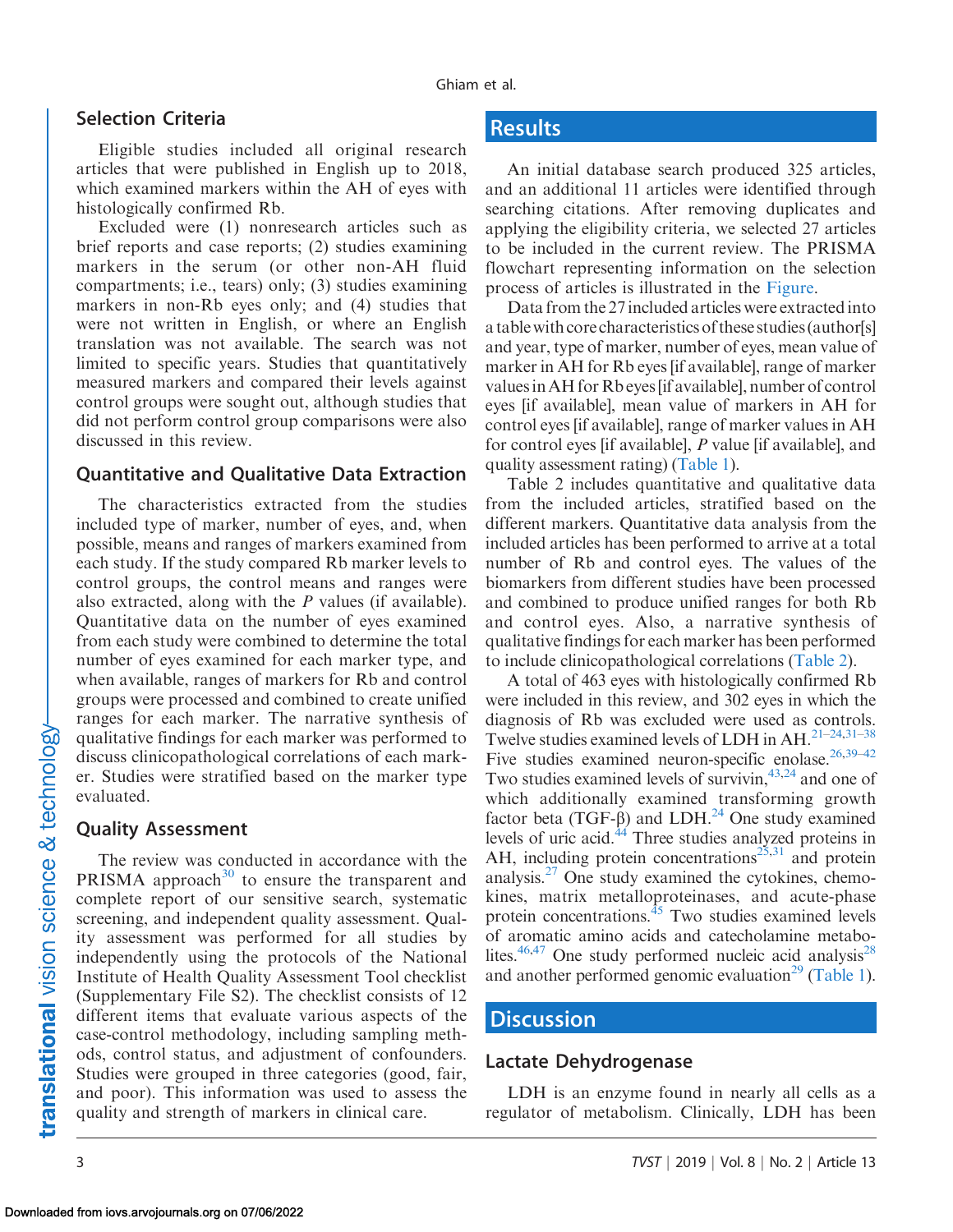

<span id="page-3-0"></span>

Figure. Article selection process based on Preferred Reporting Items for Systematic Reviews and Meta-Analysis (PRISMA).

used as a nonspecific marker found within body fluids in various pathological conditions, including malignant tumors.<sup>48</sup> Our search found 12 studies that have examined LDH activity in the AH of children with Rb. A total of 245 eyes with histologically confirmed Rb were included, compared to 206 patients without Rb as controls.

Dias et al. $^{21}$  were among the first to examine LDH levels in the AH, obtaining a 0.1-mL sample of AH from enucleated eyes from children with Rb. Early reports demonstrated a significant increase in the levels of LDH within the AH of enucleated eyes with Rb when compared to patients without Rb, such that levels of  $>$ 1000 U/L strongly support the diagnosis of  $Rb$ <sup>[21–24,33–38,](#page-12-0)[49](#page-13-0)</sup> Additionally, Rb AH demonstrates a characteristic pattern of the LDH isoenzyme pattern in which isoenzymes LDH4 and LDH5 are characteristically elevated, which may be useful information in the diagnosis of Rb.  $34,37$  Clinicopathological parameters that significantly correlate to AH LDH levels include tumor cell necrosis,<sup>49</sup> presence of tumor in the anterior chamber,  $33$  and increasing duration of untreated tumor. $22,49$  $22,49$  $22,49$  It was demonstrated that children with later classifications of the disease (Reese Ellsworth classification IV and V) had significantly higher levels than children with early classification (I to III). $36$  These studies suggest that further elevations of AH LDH may correspond to a greater severity of disease.

Shehata et al. $^{24}$  $^{24}$  $^{24}$  examined serum LDH levels before and after treatment with chemoreduction with focal consolidation therapies (cryotherapy, laser thermo-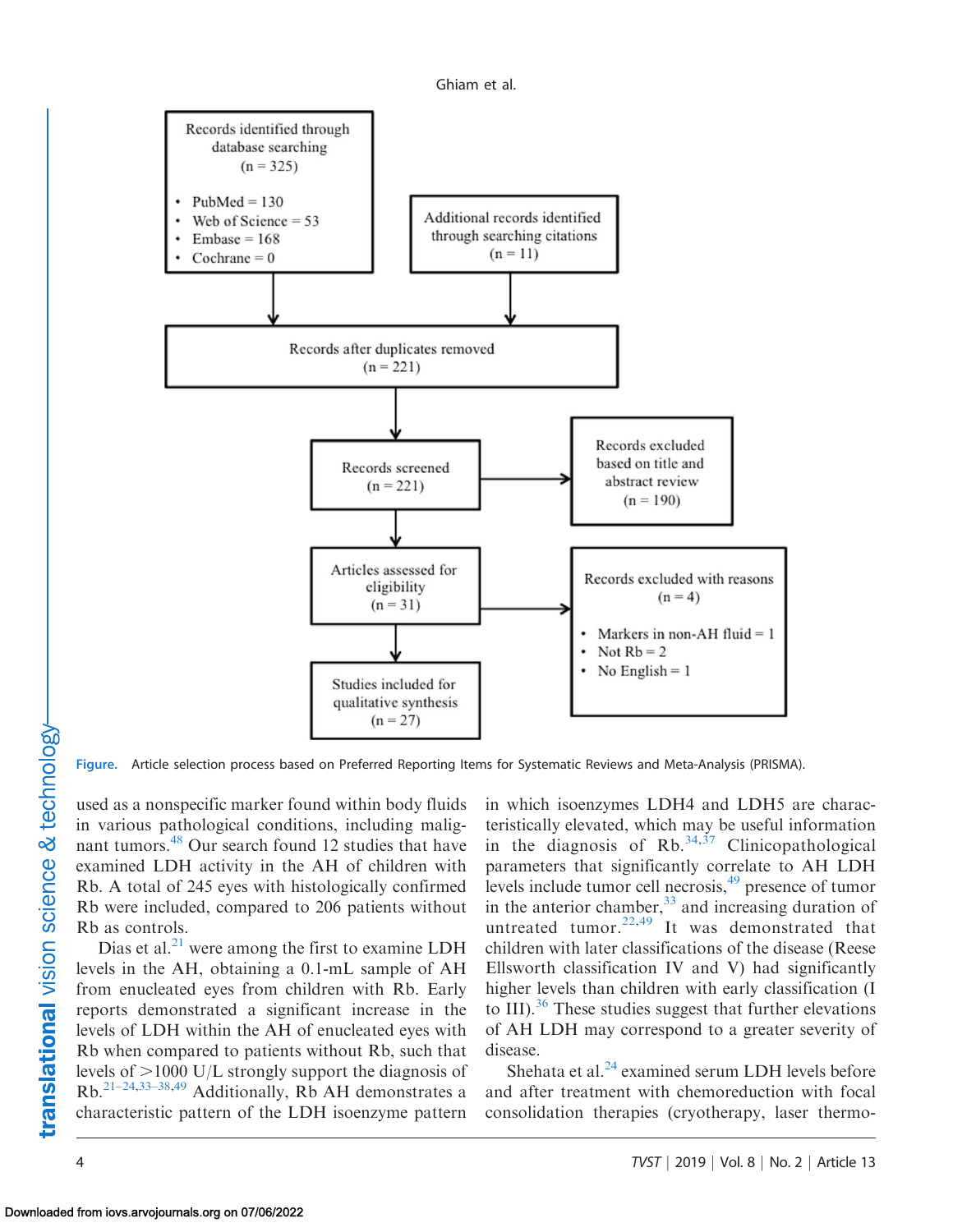|                                          |                                  | Number of      | Rb AH       | Rb AH         |
|------------------------------------------|----------------------------------|----------------|-------------|---------------|
| Author(s), Date                          | Type of Marker                   | Rb Eyes        | Marker Mean | Marker Range  |
| Dias et al. 1971 <sup>21</sup>           | LDH (U/L)                        | 4              | 2452.5      | 1,800-3,250   |
| Kabak and Romano 1975 <sup>32</sup>      | LDH (U/L)                        | 4              | 542.5       | $56 - 1,832$  |
| Piro et al. 1978 <sup>33</sup>           | LDH (U/L)                        | 23             | 1886        | $10 - 15,920$ |
| Abramson et al. 1979 <sup>34</sup>       | LDH (U/L)                        | 24             | 1825        | $10 - 15,920$ |
| Dias 1979 <sup>22</sup>                  | LDH (U/L)                        | 24             | 2429.75     | 1,220-3,650   |
| Dias 1979 <sup>23</sup>                  | LDH (U/L)                        | $\overline{7}$ |             | 1,460-3,400   |
| Das et al. 1983 <sup>35</sup>            | LDH (U/L)                        | 14             |             |               |
| Dias 198549                              | LDH (U/L)                        | 5              | 3656        | 1,660-7,000   |
| Dayal et al. 1985 <sup>36</sup>          | LDH (U/L)                        | 20             |             |               |
| Singh et al. $1991^{37}$                 | LDH isoenzymes                   | 15             |             |               |
| Mukhopadhyay et al. 2008 <sup>38</sup>   | LDH (U/L)                        | 21             | 3396.9      | 863-4819      |
| Shehata et al. 2016 <sup>24</sup>        | LDH (U/L)                        | 88             | 591.34      | 325.25-1,270  |
|                                          | Survivin (pg/mg protein)         |                | 31.84       | 17.63-52.70   |
|                                          | TGF- $\beta$ (pg/mg protein)     |                | 90.79       | 17.63-49.32   |
| Abramson et al. 1989 <sup>41</sup>       | NSE (ng/mL)                      | 17             | 3829        | 619-60,000    |
| Comoy et al. $1990^{26}$                 | NSE (ng/mL)                      | $\overline{7}$ |             | 83-17,900     |
| Nakajima et al. 1986 <sup>42</sup>       | NSE isoenzymes                   | 12             |             |               |
| Shine et al. $1990^{40}$                 | NSE isoenzymes                   | 10             |             |               |
| Wu et al. 1997 <sup>39</sup>             | NSE isoenzymes                   | 21             |             |               |
| Shehata et al. 2010 <sup>43</sup>        | Survivin (pg/mg protein)         | 21             | 28.27       | 17.63-49.32   |
| Mendelsohn et al. 1998 <sup>44</sup>     | Uric acid $(\mu/mL)$             | 38             | 18.3        | $4.72 - 31$   |
|                                          | Xanthine (µ/mL)                  |                | 2.43        | $0.27 - 8.03$ |
| Dias 1979 <sup>31</sup>                  | Protein content (g/100 mL)       | $\overline{2}$ | 1.15        | $0.9 - 1.4$   |
| Hadjistilianou et al. 2012 <sup>25</sup> | Protein content (mg/mL)          | 8              | 3.44        | $0.89 - 6.9$  |
| Cheng et al. $2017^{27}$                 | Protein analysis                 | 10             |             |               |
| Cheng et al. $2017^{45}$                 | Cytokines/chemokines             | 35             |             |               |
| Abramson et al. 1978 <sup>47</sup>       | Catecholamine metabolites        | 5              |             |               |
| Abramson et al. 1993 <sup>46</sup>       | Aromatic amino acids (catechols) |                |             |               |
| Berry et al. $2017^{28}$                 | Nucleic acid analysis            | 3              |             |               |
| Berry et al. 2018 <sup>29</sup>          | Genomic analysis                 |                |             |               |

<span id="page-4-0"></span>Table 1. Included Articles with Core Characteristics

therapy, and brachytherapy), external beam radiotherapy, and/or enucleation. Shehata et al. $^{24}$  demonstrated a significant reduction of serum LDH concentrations after treatment, suggesting a possible role in monitoring serum LDH as an index of therapeutic response and tumor regression in children with Rb. However, serum and AH LDH levels do not appear to correlate with each other,  $36$  and AH LDH levels have not been shown to correlate with prior therapy, nor tumor or patient demographics. $33$ Moreover, one study from  $Dias<sup>23</sup>$  $Dias<sup>23</sup>$  $Dias<sup>23</sup>$  in 1979 showed persistent elevation in AH LDH after irradiation of the eye, despite no visible Rb tissue ophthalmoscopically. This argues against the use of AH LDH as a marker for tumor regression. Additionally, tumor

regression is best monitored via indirect ophthalmoscopy by an ocular oncologist; however, an accurate test for early recurrence or recurrence under a calcified otherwise regressed scar would have clinical utility. This would also be clinically applicable if levels correlated with high-risk histopathologic disease (e.g., suggesting some metastatic risk to attempted salvage of the globe), but this has not yet been shown.

In summary, multiple studies on LDH levels in the AH from enucleated eyes were done between the years 1971–2008, which found that LDH levels were significantly elevated compared to controls and more elevated in advanced eyes with delayed diagnosis; however, these levels did not correlate with other clinical features or outcomes and did not correlate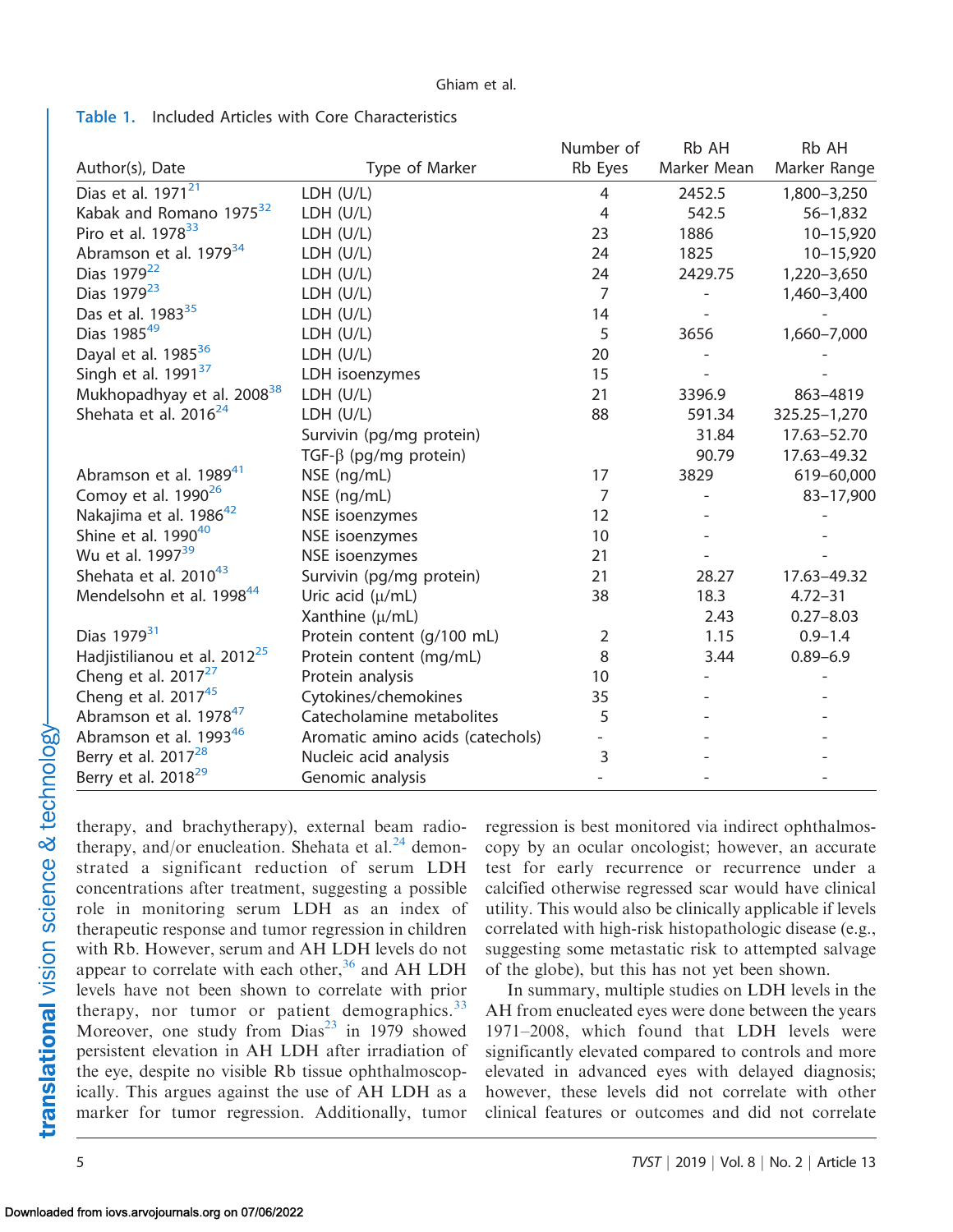#### Table 1. Extended

| Author(s), Date                          | Ctl Eyes | Ctl AH Mean              | Ctl AH Range  | P Value | <b>Quality Rating</b> |
|------------------------------------------|----------|--------------------------|---------------|---------|-----------------------|
| Dias et al. $1971^{21}$                  | 33       |                          | $0 - 350$     |         | Fair                  |
| Kabak and Romano 1975 <sup>32</sup>      | 7        | 24                       | $0 - 99$      |         | Fair                  |
| Piro et al. 1978 <sup>33</sup>           |          |                          |               |         | Fair                  |
| Abramson et al. 1979 <sup>34</sup>       | 34       | 47                       | $10 - 167$    | < 0.02  | Good                  |
| Dias 1979 <sup>22</sup>                  |          |                          |               |         | Fair                  |
| Dias 1979 <sup>23</sup>                  | 6        |                          | 180-420       |         | Good                  |
| Das et al. 1983 <sup>35</sup>            | 10       |                          |               | < 0.01  | Fair                  |
| Dias 198549                              |          |                          |               |         | Fair                  |
| Dayal et al. 1985 <sup>36</sup>          |          |                          |               |         | Good                  |
| Singh et al. 1991 <sup>37</sup>          | 15       |                          |               |         | Good                  |
| Mukhopadhyay et al. 2008 <sup>38</sup>   | 21       | 90.6                     | $48 - 146$    | < 0.001 | Good                  |
| Shehata et al. 2016 <sup>24</sup>        | 80       | 62.18                    | 19.38-181.25  | < 0.01  | Good                  |
|                                          |          | 20.2                     | $6.5 - 38$    | < 0.01  |                       |
|                                          |          | 23.07                    | 11.22-52.14   | < 0.01  |                       |
| Abramson et al. 1989 <sup>41</sup>       |          | $\overline{\phantom{a}}$ |               |         | Fair                  |
| Comoy et al. 1990 <sup>26</sup>          | 19       | 5.0                      |               |         | Fair                  |
| Nakajima et al. 1986 <sup>42</sup>       |          |                          |               |         | Good                  |
| Shine et al. 1990 <sup>40</sup>          |          |                          |               |         | Good                  |
| Wu et al. 1997 <sup>39</sup>             |          |                          |               |         | Good                  |
| Shehata et al. 2010 <sup>43</sup>        | 17       | 20.57                    | $6.5 - 38$    | < 0.05  | Good                  |
| Mendelsohn et al. 1998 <sup>44</sup>     | 17       | 7.67                     | $6.91 - 8.43$ | < 0.05  | Good                  |
|                                          |          | 0.43                     | $0.37 - 0.49$ | < 0.05  |                       |
| Dias 1979 <sup>31</sup>                  | 10       | $\overline{a}$           | $0 - 0.17$    |         | Good                  |
| Hadjistilianou et al. 2012 <sup>25</sup> | 10       | 0.19                     | $0.16 - 0.24$ | < 0.01  | Good                  |
| Cheng et al. 2017 <sup>27</sup>          |          |                          |               |         | Good                  |
| Cheng et al. 2017 <sup>45</sup>          | 20       |                          |               | < 0.05  | Fair                  |
| Abramson et al. 1978 <sup>47</sup>       |          |                          |               |         | Fair                  |
| Abramson et al. 1993 <sup>46</sup>       |          |                          |               |         | Fair                  |
| Berry et al. 2017 <sup>28</sup>          |          |                          |               |         | Good                  |
| Berry et al. 2018 <sup>29</sup>          |          |                          |               |         | Good                  |

with serum LDH levels. Elevations in AH LDH levels have also been described in patients with other ocular conditions, including primary open angle glaucoma<sup>[50](#page-13-0)</sup> and Coats' disease.<sup>51</sup> Additionally, 6 out of the 12 studies that examined AH LDH have a fair quality assessment rating<sup>21,31–33,[35,](#page-12-0)[49](#page-13-0)</sup> (the remaining studies are graded good) largely due to the absence of statistical evidence and calculated  $P$  value. Although LDH was the first described marker of tumor activity in the AH, the lack of specificity and correlation with patient or tumor features limits its use clinically. Due to this lack of correlation as well as inability to extract AH from eyes undergoing treatment, this research was mostly abandoned.

#### Enolase/Neuron-Specific Enolase

Neuron-specific enolase (NSE) is an isoenzyme of the glycolytic enzyme enolase that occurs as gamma gamma and alpha gamma dimers and is highly specific for neurons and peripheral neuroendocrine cells. The findings of increased body fluid levels of NSE have been found to occur with malignant proliferation and, thus, have been of value in the diagnosis and characterization of neuroendocrine tumors, including small cell lung cancer $52$  and, recently,  $Rb.$ <sup>[53](#page-13-0)</sup>

Five studies in our review examined NSE in the AH of Rb patients that include 67 enucleated Rb eyes compared to 65 normal eye controls.<sup>[26,39](#page-12-0)–[42](#page-13-0)</sup> Three high-quality studies used an enzyme immunoassay

translational vision science & technology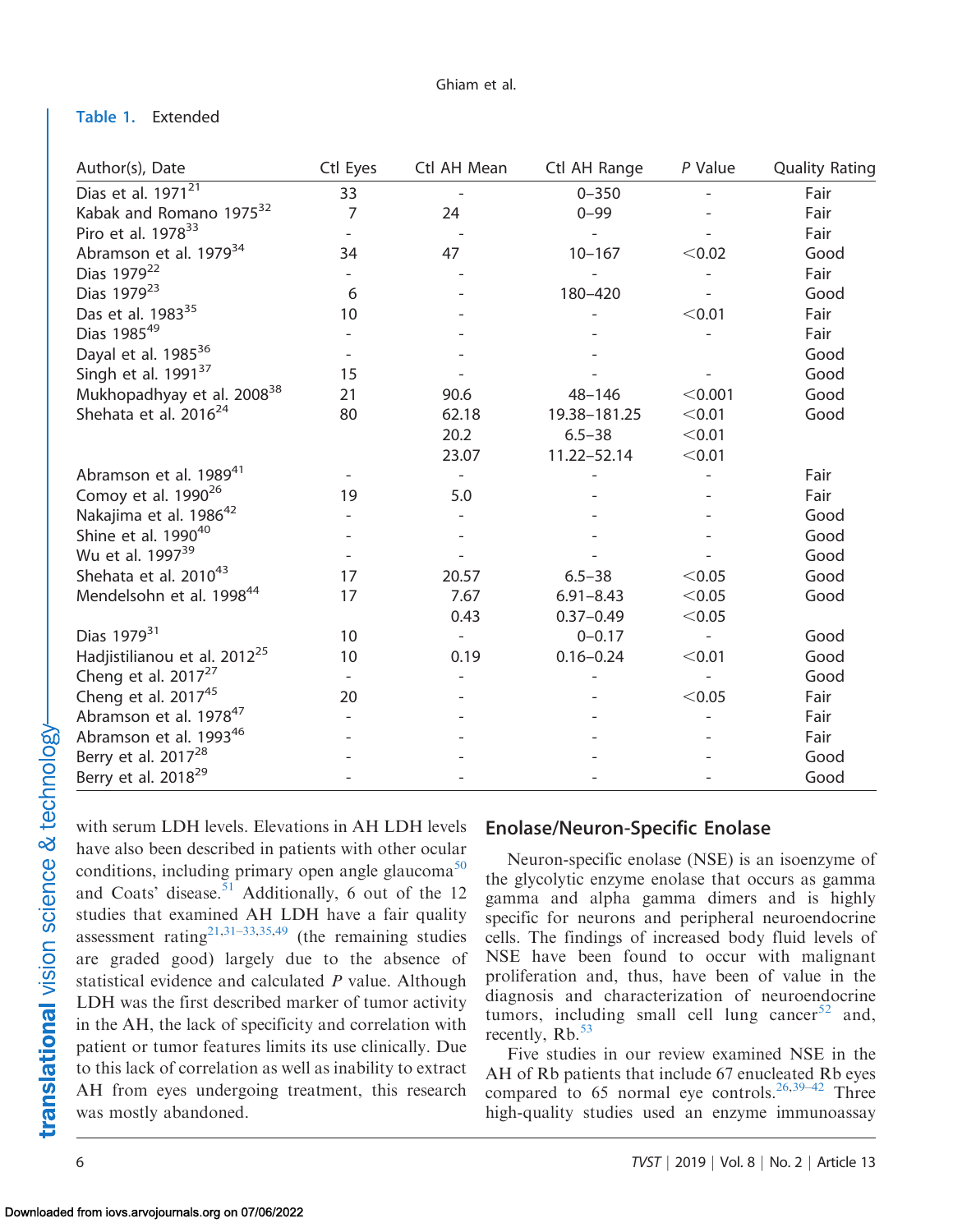<span id="page-6-0"></span>

| Table 2. Quantitative Aqueous Humor Marker Data with Clinocopathological Correlations <sup>a</sup> |  |  |  |  |  |
|----------------------------------------------------------------------------------------------------|--|--|--|--|--|
|----------------------------------------------------------------------------------------------------|--|--|--|--|--|

| Marker                                   | <b>Studies</b>                                                                                                                                                                                                                                                                                                                                                                                           | Rb, n          | Ctl, $n$       | Rb Range                                                  | Control Range                                      |
|------------------------------------------|----------------------------------------------------------------------------------------------------------------------------------------------------------------------------------------------------------------------------------------------------------------------------------------------------------------------------------------------------------------------------------------------------------|----------------|----------------|-----------------------------------------------------------|----------------------------------------------------|
| LDH                                      | Dias et al. 1971 <sup>21</sup><br>Kabak and Romano 1975 <sup>32</sup><br>Piro et al. 1978 <sup>33</sup><br>Abramson et al. 1979 <sup>34</sup><br>Dias 1979 <sup>22</sup><br>Dias 1979 <sup>23</sup><br>Das et al. 1983 <sup>35</sup><br>Dias 198549<br>Dayal et al. 1985 <sup>36</sup><br>Singh et al. 1991 <sup>37</sup><br>Mukhopadhyay et al. 2008 <sup>38</sup><br>Shehata et al. 2016 <sup>24</sup> | 245            | 206            | 10-15,920 U/L                                             | 0-420 U/L                                          |
| <b>NSE</b>                               | Abramson et al. 1989 <sup>41</sup><br>Comoy et al. 1990 <sup>26</sup><br>Nakajima et al. 1986 <sup>42</sup><br>Shine et al. 1990 <sup>40</sup><br>Wu et al. 1997 <sup>39</sup>                                                                                                                                                                                                                           | 67             | 19             | 83-60,000 ng/mL                                           | $5 \pm 7.7$                                        |
| Survivin                                 | Shehata et al. 2010 <sup>43</sup><br>Shehata et al. 2016 <sup>24</sup>                                                                                                                                                                                                                                                                                                                                   | 109            | 97             | 17.63-52.70 pg/mg                                         | $6.5 - 38$ pg/mg                                   |
| $TGF-\beta$                              | Shehata et al. 2016 <sup>24</sup>                                                                                                                                                                                                                                                                                                                                                                        | 88             | 80             | 40.54-166.86 pg/mg                                        | 11.22-52.14 pg/mg                                  |
| Uric acid<br>Xanthine<br>Protein content | Mendelsohn et al. 1998 <sup>44</sup><br>Mendelsohn et al. 1998 <sup>44</sup><br>Dias 1979 <sup>31</sup><br>Hadjistilianou et al. 2012 <sup>25</sup><br>Cheng et al. 2017 <sup>27</sup><br>Cheng et al. $2017^{45}$                                                                                                                                                                                       | 38<br>38<br>55 | 17<br>17<br>40 | 4.72-31 µg/mL<br>$0.27 - 8.03 \mu g/mL$<br>0.89-6.9 mg/mL | 6.91-8.43 µg/mL<br>0.37-0.49 µg/mL<br>0-0.24 mg/mL |
| Nucleic acid<br>(cfDNA)                  | Berry et al. 2017 <sup>28</sup><br>Berry et al. 2018 <sup>29</sup><br>Total eyes                                                                                                                                                                                                                                                                                                                         | 32<br>463      | 3<br>302       | $0.084 - 56$ ng/ $\mu$ L                                  | $0.05 - 0.16$ ng/ $\mu$ L                          |

<sup>a</sup> RE, Reese Ellsworth classification; IFN- $\gamma$ , interferon gamma; PIGF-1, placenta growth factor 1; VEGF-A, vascular endothelial growth factor A;  $\beta$ -NGF, nerve growth factor beta; HGF, hepatocyte growth factor; EGF, epidermal growth factor; FGF-2, fibroblast growth factor 2; OR, odds ratio; CI, confidence interval.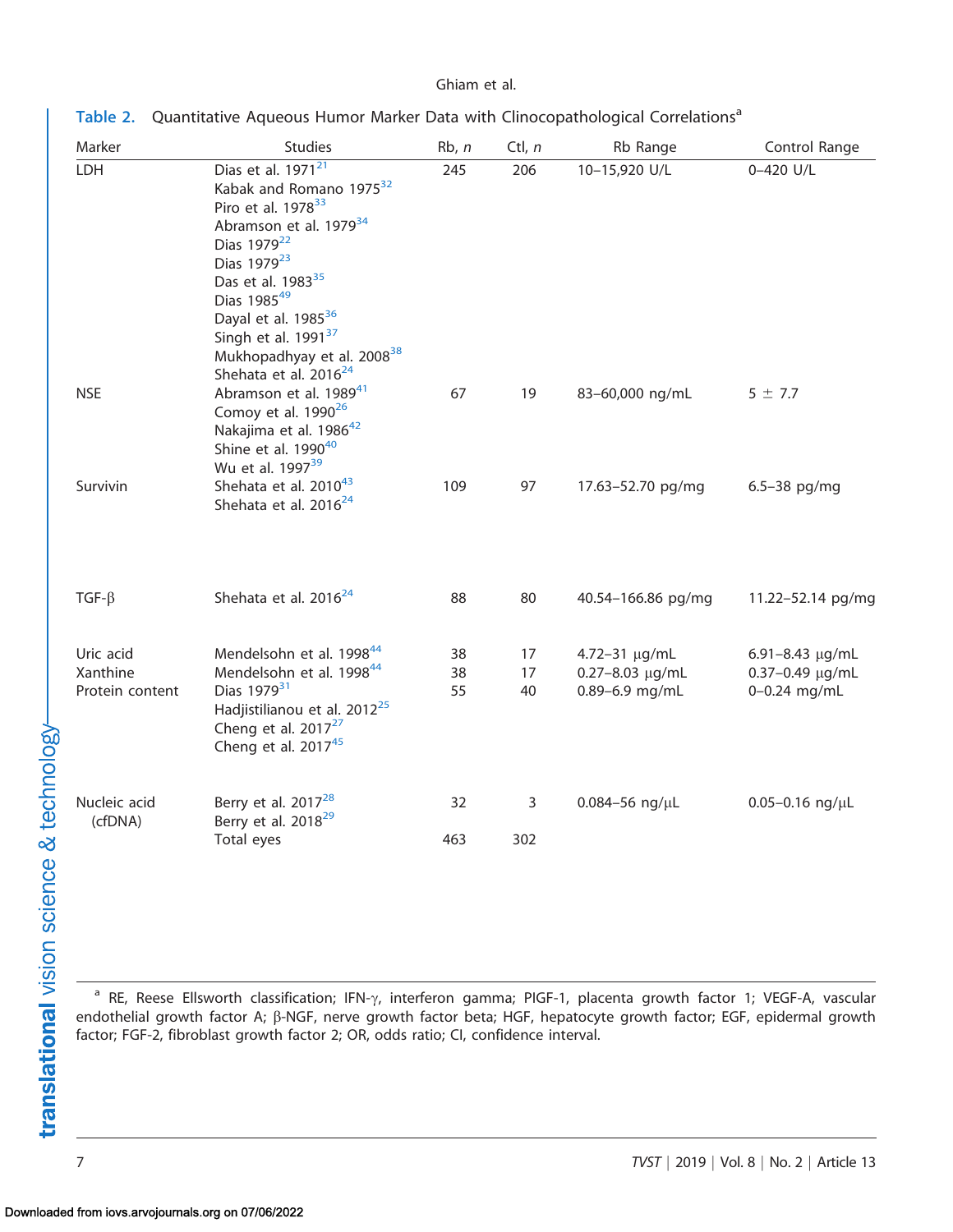# Table 2. Extended

| Marker                      | Take-Home Points and Clinicopathological Correlations                                                                                                                                                                                                                                                                                                                                                       |
|-----------------------------|-------------------------------------------------------------------------------------------------------------------------------------------------------------------------------------------------------------------------------------------------------------------------------------------------------------------------------------------------------------------------------------------------------------|
| LDH                         | • Nonspecific indicator of Rb tumor presence<br>. Possible correlations with tumor invasion in anterior chamber, increased duration of tumor, and<br>late stage (RE IV and V)                                                                                                                                                                                                                               |
|                             |                                                                                                                                                                                                                                                                                                                                                                                                             |
|                             |                                                                                                                                                                                                                                                                                                                                                                                                             |
|                             |                                                                                                                                                                                                                                                                                                                                                                                                             |
| <b>NSE</b>                  | • Significant histopathological correlation with tumor invasion in anterior chamber ( $t = 2.5$ , $P =$<br>0.05) and inflammation ( $t = 2.7$ ; $P = 0.05$ )<br>· Possible index of remission                                                                                                                                                                                                               |
| Survivin                    | • Significantly elevated levels in Rb AH, compared to control AH ( $P < 0.01$ )<br>• Higher levels in late stages (RE III, IV, and V; ( $n = 15$ ) 31.302 $\pm$ 10.97) than (early stages I and II; (n<br>$=$ 5) 20.495 $\pm$ 1.86) (P $=$ 0.002)<br>• Significant correlation with optic nerve invasion ( $P = 0.003$ )<br>• Significant reduction of serum concentrations after treatment ( $P < 0.01$ ). |
| $TGF-\beta$                 | • Proposed cutoff value of AH survivin $=$ 25.2 pg/mg (62% sensitivity, 100% specificity)<br>• Significantly elevated levels in Rb AH, compared to controls AH ( $P < 0.01$ ).<br>• Statistically significant higher concentration of AH TGF- $\beta$ 1 in undifferentiated tumors ( $P < 0.0006$ )                                                                                                         |
| Uric acid                   | • Proposed cutoff value of AH TGF- $\beta$ 1 = 39.8 pg/mg (100% sensitivity, 90% specificity)<br>• Significantly elevated AH concentrations compared to controls ( $P < 0.05$ )                                                                                                                                                                                                                             |
| Xanthine<br>Protein content | • Significantly elevated AH concentrations compared to controls ( $P < 0.05$ )<br>• Significantly elevated AH protein concentrations compared to controls ( $P < 0.01$ )                                                                                                                                                                                                                                    |
|                             | • Significantly decreased protein concentration in Rb eyes following treatment with intra-arterial                                                                                                                                                                                                                                                                                                          |
|                             | melphalan, compared to nontreated Rb eyes ( $P < 0.01$ )<br>• IL-6, IL-7, IL-8, IFN-γ, PIGF-1, VEGF-A, β-NGF, HGF, EGF, and FGF-2 were significantly higher in the<br>Rb AH, compared to controls ( $P < 0.05$ )                                                                                                                                                                                            |
| Nucleic acid                | . PEDF (downregulated) and STRA6 (upregulated) as possible candidates in targeted therapy for Rb.<br>. Tumor-specific DNA is present in the AH of Rb eyes and can be safely extracted and evaluated                                                                                                                                                                                                         |
| (cfDNA)                     | without undergoing enucleation<br>• The AH CfDNA concentration in 8 Rb eyes ranged from 0.084 to 56 ng/µL (eyes receiving<br>melphalan treatment, mean: $0.2$ ng/ $\mu$ L; Eyes with large untreated tumors that underwent primary<br>enucleation, mean: 43.6 ng/µL)                                                                                                                                        |
|                             | • Median concentration of DNA in control AH was 0.15 ng/µL (mean, 0.12; range, 0.05-0.16 ng/ul).<br>• Genomic evaluation of Rb AH samples demonstrated the presence of any RB SCNA in enucleated<br>eyes was 12/13 (92%), whereas the fraction in salvaged eyes was 6/16 (38%) ( $P = 0.006$ )                                                                                                              |
|                             | • Presence of 6p gain in the AH was associated with a ten-fold increased odds of an eye requiring<br>enucleation ( $P = 0.0092$ ) (OR, 10; 95%Cl, 1.8-55.6)                                                                                                                                                                                                                                                 |

and electrophoresis to examine the isoenzyme patterns of enolase in the AH of enucleated eyes of children with  $Rb^{39,40,42}$  $Rb^{39,40,42}$  $Rb^{39,40,42}$  $Rb^{39,40,42}$  and demonstrated that the gamma subunits, indicating NSE, were elevated in AH Rb, whereas enolase was not detectable in the AH from controls. Two fair quality studies quantified NSE levels in AH of Rb eyes.<sup>[26,](#page-12-0)[41](#page-13-0)</sup> Abramson et al.<sup>41</sup> found elevations in NSE significantly correlated with inflammation and tumor invasion into the anterior chamber. NSE levels did not correlate, however, with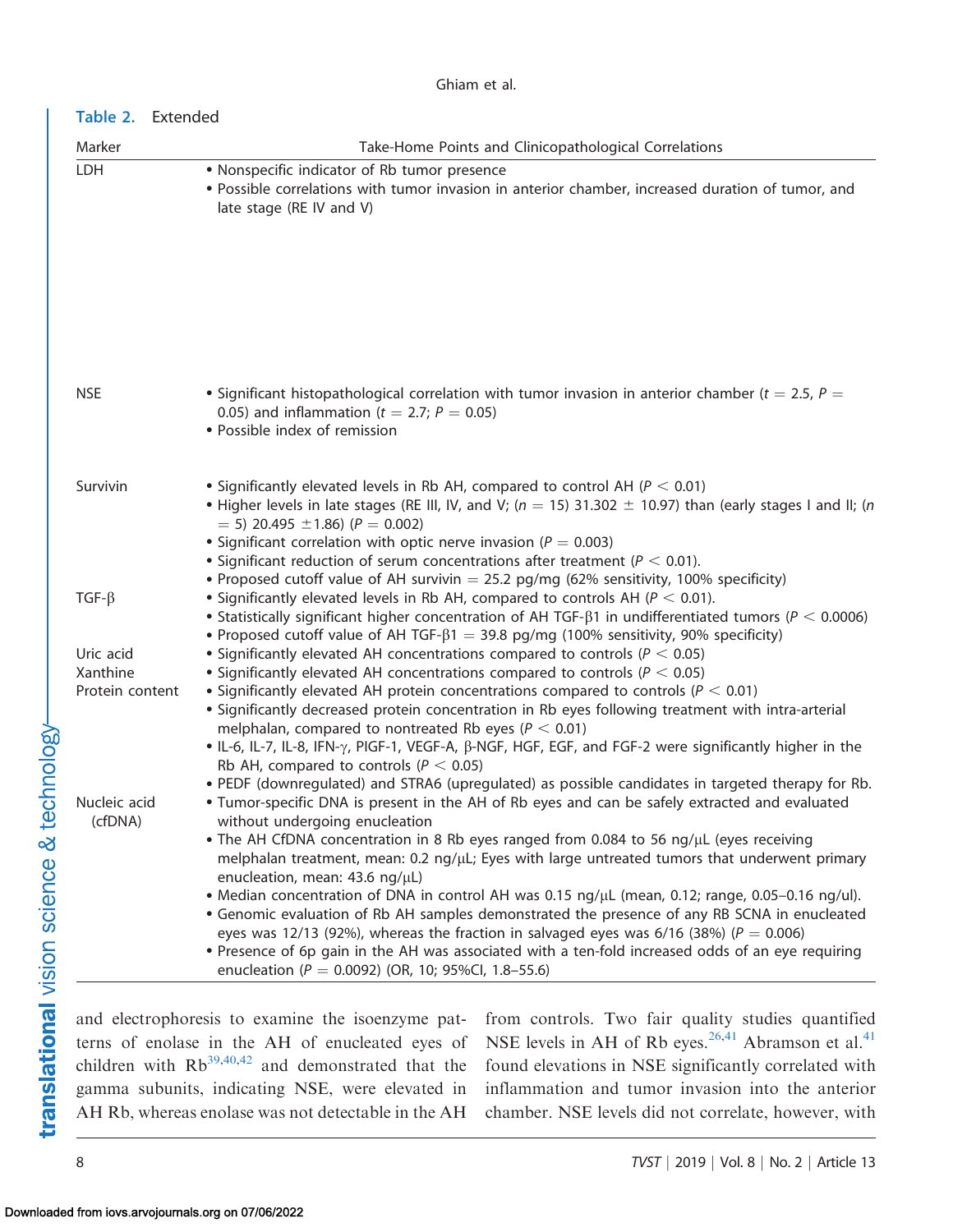histological tumor parameters (tumor necrosis, calcification, and optic nerve/choroidal invasion) as well as clinicopathological parameters (sex, enucleation age, presentation age, family history, prior treatment, and metastatic disease). $41$  In 1990, Comoy et al.<sup>[26](#page-12-0)</sup> examined NSE in the AH in enucleated eyes of children with Rb compared to patients in which the diagnosis of Rb was excluded and demonstrated an Rb AH NSE range of 83 to 17,900 ng/mL, whereas the values of NSE in 19 controls was between 0 and 12.5 ng/mL. In two presumed cured children who had no recurrence of Rb after 5 years, NSE levels were found to be within the control range (2.8 and 8.6 ng/ mL, respectively). $^{26}$  In addition to demonstrating higher levels in Rb eyes than non-Rb eyes, these findings by Comoy et al. $26$  suggest that NSE may be used clinically to indicate remission status. Although obtaining serial AH NSE measurements may have a significant role in determining tumor status in Rb patients in the future, additional, higher quality evidence is required to further substantiate the use of this tumor marker clinically.

#### Survivin and TGF- $\beta$ 1

Survivin is a bifunctional inhibitor of an apoptosis protein that has been implicated in the regulation of mitosis and protection from apoptosis.<sup>[54](#page-13-0)</sup> It has garnered significant interest as a diagnostic and prognostic factor in human neoplasms, including Rb. Elevated survivin levels are found in most human neoplasms,  $55$  and it is used as a prognostic factor in several human neoplasms, including lung and colo-rectal cancers.<sup>[56](#page-13-0)</sup>

Survivin expression in enucleated eyes of children with Rb was examined by Shehata et al. $^{43}$  $^{43}$  $^{43}$  in 2010 and found to be significantly elevated in both AH and serum, when compared to patients with non-malignant ophthalmic disease, such as congenital cataracts and glaucoma ( $P < 0.05$ )<sup>[24](#page-12-0)</sup> This high-quality study found that within AH, survivin levels significantly correlated with tumor stage and histopathologic postlaminar optic nerve involvement. A follow-up study by Shehata et al.<sup>24</sup> similarly examined survivin and TGF- $\beta$ 1 expression in the AH of enucleated Rb eyes and found that both markers were significantly higher than the corresponding control group. The study also examined the expression of both markers in the serum of children with Rb before and after 6 months of treatment with focal consolidation therapies (cryotherapy, laser thermotherapy, and brachytherapy), external beam radiotherapy, and/or enucleation and found a significant reduction of serum concentrations after treatment  $(P< 0.01;$  aqueous

was not assayed). <sup>24</sup> The study also reported a significant correlation between AH TGF- $\beta$ 1 levels and poor differentiation of the tumor. Proposed optimal cutoff values of AH survivin of 25.2 pg/mg corresponded with 62% sensitivity and 100% specificity, and cutoff values of AH TGF- $\beta$ 1 of 39.8 pg/mg corresponded with 100% sensitivity and 90% specificity.<sup>[24,](#page-12-0)[43](#page-13-0)</sup> The high sensitivity, specificity, and accuracy of serum and AH survivin and  $TGF- $\beta$ 1 proteins make them promising markers for the$ early detection and follow up of Rb patients. The authors of that study proposed that the roles of these markers in their pathogenesis of Rb should be further investigated, as they may be described as potential future targets for Rb therapy.

#### Uric Acid and Xanthine

During cell turnover, nucleic acids and nucleotides are degraded into xanthine and uric acid. Elevated levels of serum uric acid have been associated with many malignancies, as well as after the rapid destruction of malignant tissues after treatment with chemotherapy or radiation. Mendelsohn et al.<sup>[44](#page-13-0)</sup> examined the levels of uric acid and xanthine in the AH and tears of 38 eyes of children with Rb compared to 17 eyes of patients with senile and congenital cataracts as controls. The study demonstrated significantly elevated concentrations of uric acid and xanthine in the AH of Rb patients compared with control eyes including senile and congenital cataracts ( $P < 0.05$ ). No significant difference was found in the concentrations of uric acid in the tears of patients with Rb and those of normal patients. The mean concentrations of uric acid and xanthine in Rb AH were found to be 18.3 and 2.43  $\mu$ g/mL, respectively, compared to control values of 7.67 and 0.43  $\mu$ g/mL, respectively.<sup>[44](#page-13-0)</sup> Elevated levels of xanthine and uric acid in AH may support the diagnosis of Rb in suspected children; however, further studies are necessary to establish optimal cutoffs, explore clinicopathological correlations, and compare Rb levels to lesions simulating Rb (Coats' disease and persistent fetal vasculature).

#### Protein Content

In nonpathologic states, AH is virtually protein free. Protein concentration in the AH is known to be low due to the need for a clear optical region between the cornea and the lens for vision.<sup>57,58</sup> However, early studies demonstrated that Rb has been associated with an increase in globulin content and an albumin/ globulin of  $\leq 1$ .<sup>[31](#page-12-0)</sup> To investigate the AH protein content in Rb patients, Hadjistilianou et al. $^{25}$  $^{25}$  $^{25}$ performed gel electrophoresis on the AH from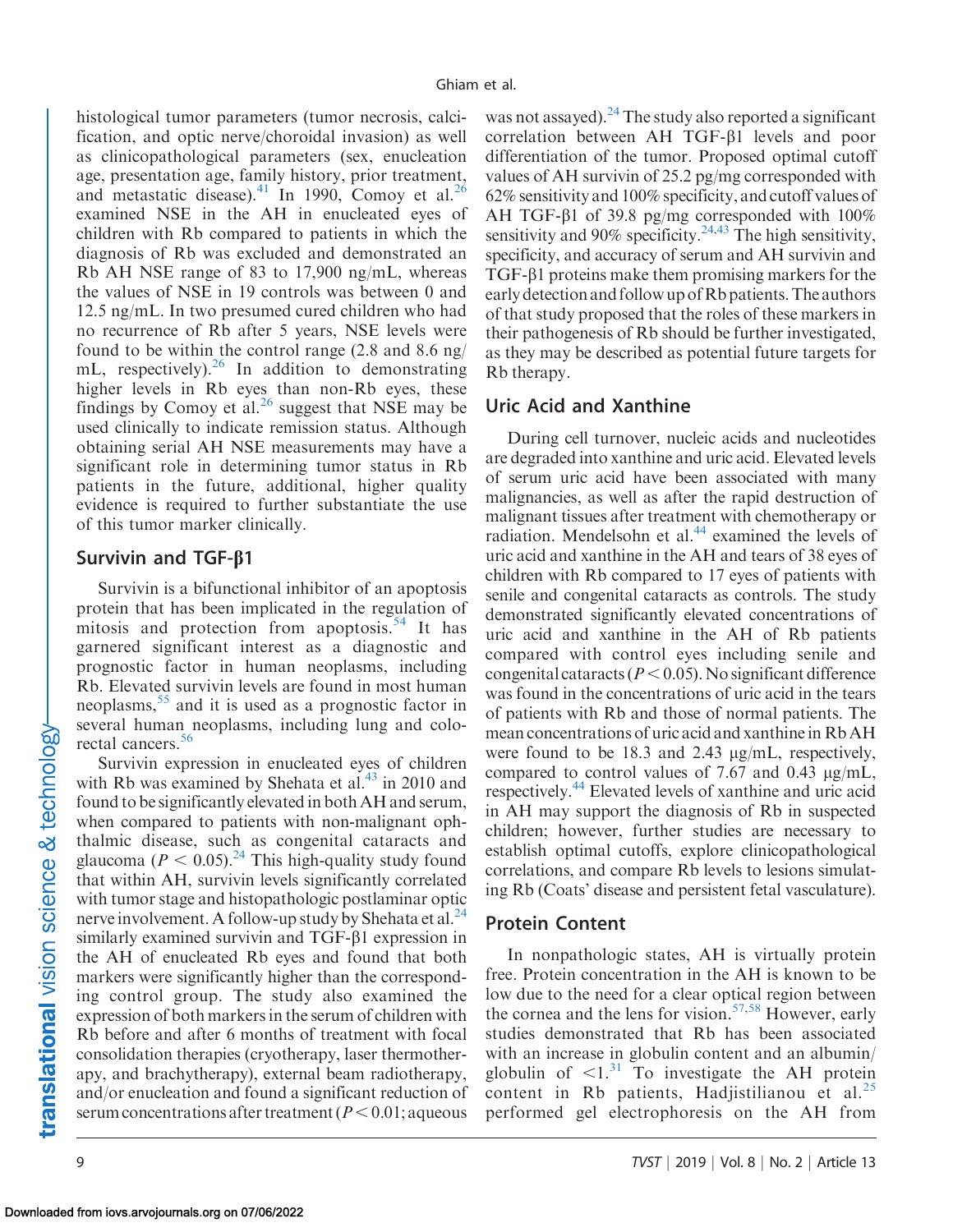enucleated eyes with Rb and found that the AH protein concentration was significantly higher in Rb patients compared to controls with cataracts ( $P \leq$ 0.01); in addition, significantly decreased protein concentration was demonstrated in eyes following treatment with selective intra-arterial chemotherapy (melphalan injection in the ophthalmic artery) that were subsequently enucleated after attempts at salvage compared to nontreated eyes ( $P < 0.01$ ).<sup>[25](#page-12-0)</sup> Another study examined 45 cytokines/chemokines, matrix metalloproteinases, and acute-phase proteins in the AH of 35 enucleated eyes with Rb and 20 eyes with cataracts as controls. $45$  The study found that the concentrations of interleukin 6 (IL-6), IL-7, IL-8, interferon  $\gamma$ , placenta growth factor 1, vascular endothelial growth factor A, nerve growth factor  $\beta$ , hepatocyte growth factor, epidermal growth factor, and fibroblast growth factor 2 were significantly higher in the AH of patients with Rb than those in the control group ( $P < 0.05$ ).<sup>[45](#page-13-0)</sup> Two additional studies, with fair quality-assessment ratings due to the lack of control group comparisons, assayed AH from Rb patients postenucleation with electrochemical liquid chromatography and identified more than 20 metabolites of tyrosine, tryptophan metabolic pathways, catecholamine degradation pathways, and ascorbate. $46,47$  Thus, although the technique is not currently used clinically, the determination of protein concentration in AH may be of value to monitor response to treatment.

One study further assessed AH proteins by using the comparative proteomic technique of isobaric tags for relative and absolute quantitation coupled with offline two-dimensional liquid chromatography-tan-dem mass spectrometry.<sup>[27](#page-12-0)</sup> A total of 83 proteins that were expressed differently between the controls and patients' AH samples were identified using isobaric tags for relative and absolute quantitation analysis, including pigment epithelium-derived factor (PEDF) and retinoic acid 6 (STRA6).<sup>[27](#page-12-0)</sup> The study revealed that the expression level of PEDF was lower in Rb than that in control samples. PEDF has been demonstrated to be an inhibitor of tumor cell invasion, migration, and metastasis and has been identified as a potent inhibitor of angiogenesis in the eye.<sup>59–61</sup> The antiangiogenic effect of PEDF makes it a possible candidate as a therapy target for Rb. The study also demonstrated upregulated STRA6 in the AH of children with Rb. Overexpression of STRA6 has been observed in numerous types of human cancer, including Wilm kidney tumors; melanomas; and colorectal, ovarian, and endometrial cancer.<sup>62</sup> This suggests a

possible role for STRA6 in targeted therapy for Rb, although further research is required to identify the function of STRA6 in the development of Rb.

#### Nucleic Acids

Nucleic acid levels (DNA, RNA, and microRNA) have recently been studied in AH samples from three Rb patients, namely, two post primary enucleation and one from a patient undergoing active therapy.<sup>[28](#page-12-0)</sup> The AH samples from the latter patient were obtained through paracentesis with an extraction of 0.1 mL of AH, which was performed routinely as part of the procedure for intravitreal injection of melphalan. $11,15$  $11,15$ The DNA concentration found in the AH was significantly higher in the eyes with primary enucleation (median, 30 ng/ $\mu$ L) than that in the treated eye (median,  $0.2 \text{ ng/µL}$ ). Despite the low concentration, the DNA could be amplified and sequenced for chromosomal copy number alterations (gains and loss of regions of chromosomes). The genomic profiles from the DNA in the AH were consistent with those obtained from the tumor tissue postenucleation, demonstrating proof of principle that Rb tumor DNA can be found in the AH of advanced eyes. $28$ These novel findings suggest that AH may serve as a surrogate tumor biopsy (a liquid biopsy) that could allow for an analyses of tumor-derived DNA in children with Rb, without undergoing enucleation, unlike all the previous studies included in this review. A subsequent analysis by Berry et al.<sup>29</sup> in 2018 showed that the genomic evaluation of cfDNA in the AH has significant prognostic potential. In the study, concentrations of cfDNA in the AH of eight Rb eyes ranged from 0.084 to 56 ng/ $\mu$ L, with a mean of 0.2 ng/  $\mu$ L for eyes receiving melphalan treatment, and much higher concentrations for large untreated tumors that underwent primary enucleation (mean,  $43.6 \text{ ng/}\mu\text{L}$ ) than that of control eyes from children with congenital glaucoma (two patients) and pediatric cataracts (one patient), which demonstrated median cfDNA concentrations of 0.15 ng/ $\mu$ L (mean, 0.12 ng/  $\mu$ L; range, 0.05–0.16 ng/ $\mu$ L). Additionally, AH from 13 enucleated Rb eyes were compared against the AH extracted via paracentesis from 16 salvaged (saved) eyes. The presence of detectable somatic chromosomal copy number alterations was 92% in enucleated eyes versus 38% in salvaged eyes ( $P = 0.006$ ), with a gain of chromosome 6p being the most common. There were significantly increased odds of an eye failing therapy and requiring enucleation due to persistent or progressive disease activity if a gain of chromosome 6p was demonstrated in the AH cfDNA.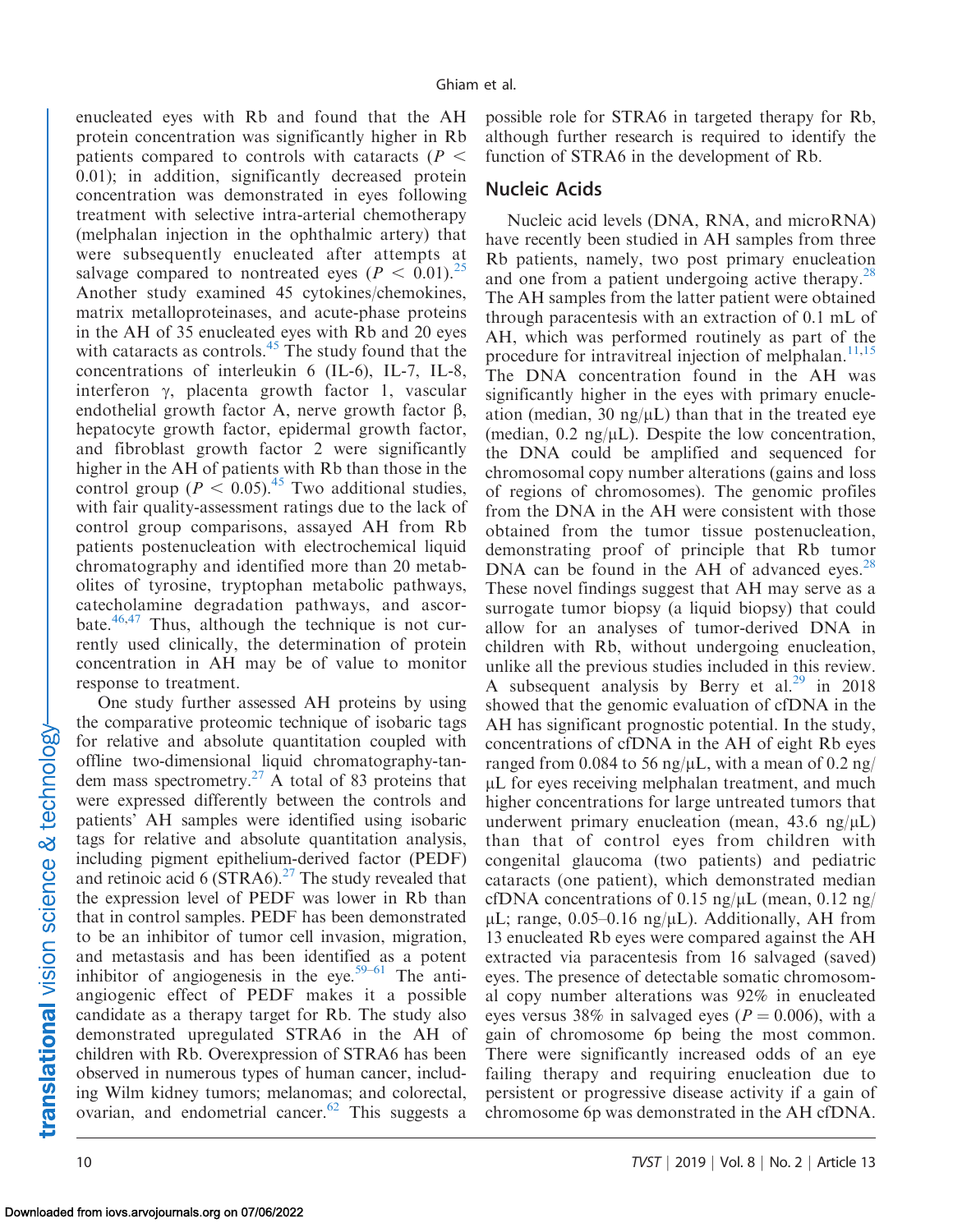Further research is required before this information can be applied clinically, including AH sampling at diagnosis; however, this was the first time that tumor chromosomal changes could be compared between eyes that responded to therapy and those that failed therapy due to the ability to safely access AH in Rb eyes undergoing salvage therapy.

#### **Conclusion**

Despite significant investigation into tumor markers for Rb spanning more than 4 decades, currently there are no active uses for the AH in a clinical setting. Diagnosis is made on the basis of examination, and imaging findings without a biopsy and molecular tumor markers are not used for diagnosis, prognosis, or to monitor therapeutic response (from any fluid including AH, serum, or tumor). This is due in large part to the contraindication to biopsy in Rb; therefore, previously neither tumor nor AH was evaluated outside of specimens from enucleated eyes, which clearly limited significant clinical correlations. However, with recent advances in local therapy for Rb, paracentesis with extraction of the AH has now been shown to be safe. This opens the door to use the AH as a liquid biopsy or surrogate to tumor biopsy for Rb.

This review highlights the various markers within AH that can now be safely examined in children with Rb without undergoing enucleation. Of specific interest are tumor biomarkers that may be associated with findings that cannot be determined by clinical examination and imaging alone; this includes associations with poorly differentiated tumors and postlaminar optic nerve invasion that are associated with higher risk disease and a small but present increased risk of metastatic disease for the child. Survivin and  $TGF- $\beta$ 1 may be valuable markers to associate with$ these features. High-quality studies from Shehata et al. $24,43$  $24,43$  demonstrated the prognostic implications of AH survivin and TGF- $\beta$ 1, and the high sensitivity, specificity, and accuracy of serum and AH survivin and TGF-b1 make them promising markers for early detection and follow up of Rb patients. The gain of chromosome 6p is another marker associated with poor therapeutic outcomes and an aggressive tumor phenotype. $^{29}$  $^{29}$  $^{29}$  Taken together, these markers may better guide the clinician to understanding which eyes are likely to respond to therapy and benefit from attempts at salvage.

Other markers of clinical utility include those that correlate with treated disease and tumor status. In general, this can be determined by direct ophthalmic examination; however, whether or not there are lurking vitreous seeds or tumor under calcified Rb scars can be difficult to determine on examination or imaging alone. Findings by Comoy et al.<sup>26</sup> have suggested that serial AH NSE measurements may have a significant role in determining tumor status in Rb patients, and future studies may further clinically substantiate the use of this tumor marker. Addition-ally, a high-quality study from Hadjistilianou et al.<sup>[25](#page-12-0)</sup> demonstrated significantly decreased protein concentration in eyes following treatment with selective intra-arterial chemotherapy. If AH markers such as NSE, protein concentration, PEDF, or STRA6 could reliably indicate remission in treated eyes, this would be a significant clinical benefit to both the patients and the practitioners. Furthermore, these authors have suggested that PEDF and STRA6 should be further examined for future directions in targeted therapy in  $Rb$ .<sup>[62](#page-13-0)</sup> The remaining biochemical markers that have been previously investigated, including xanthine and uric acid, have shown potential in diagnostic utility; however, further studies would be necessary to elucidate their significant clinical utility, including prognostic, clinicopathological, and therapeutic implications.

In the late 20th century, biochemical markers, including LDH, were widely investigated within body fluids in various pathological and malignant conditions. Although LDH was the first described marker of tumor activity in the AH, the lack of specificity and correlation with patient or tumor features limit its use clinically. Trends in the choice of biomarker surveillance have evolved over time and reflect the limits of technology during the era in which they were identified. Accordingly, a shift from biochemical toward genomic markers has also occurred. The 2017 study from Berry et al. $^{28}$  was the first to describe AH as a surrogate tumor biopsy, allowing clinicians to safely examine tumor DNA in children with Rb during therapy (e.g., in an eye that has not been enucleated). A follow-up study by Berry et al.<sup>[29](#page-12-0)</sup> demonstrated significantly increased odds of an eye failing therapy and requiring enucleation due to persistent or progressive disease activity if a gain of chromosome 6p was demonstrated in the AH cfDNA, suggesting prognostic potential. Furthermore, this suggests a possible marker for targeted therapy by evaluation of chromosome  $6p<sup>29</sup>$  $6p<sup>29</sup>$  $6p<sup>29</sup>$  Expression analysis has identified genes targeted by 6p genomic gain, in which the specific genes DEK and E2F3 showed developmental regulation.<sup>63</sup> The study further showed that E2F3 and DEK mRNA overexpression was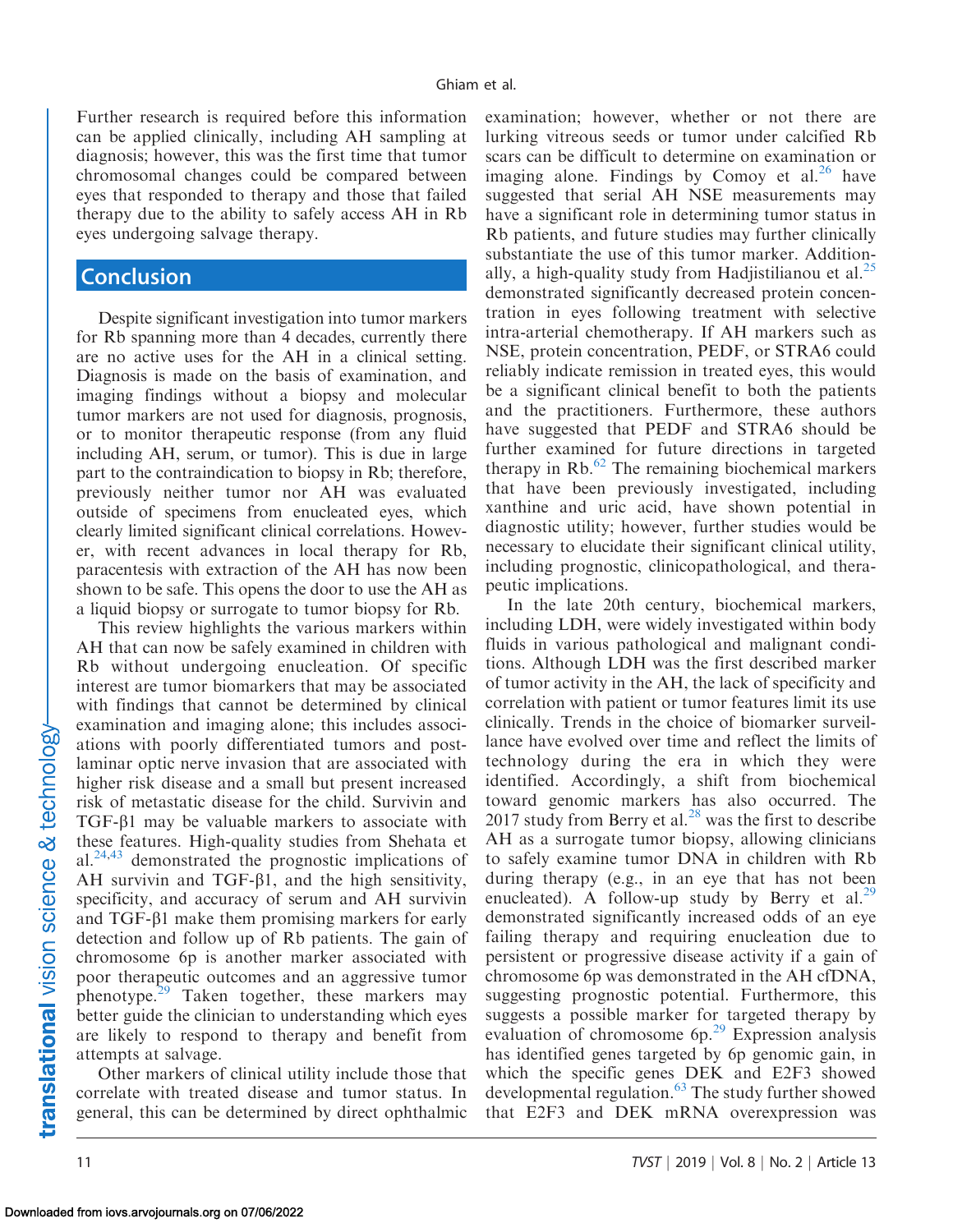<span id="page-11-0"></span>associated with protein overexpression, which was determined by immunoblotting or immunofluorescent staining of primary tumors, relative to the adjacent normal retina.<sup>63</sup> Both DEK and E2F3 have important oncogenic roles in multiple cancers. DEK, first discovered in acute myeloid leukemia, is overexpressed in multiple cancers, including melanoma, hepatocellular carcinomas, brain tumors, and breast cancers, and evidence has suggested that DEK overexpression may facilitate tumor progression and perhaps chemoresistence. $64-67$  $64-67$  Additionally, E2F3 overexpression has been implicated in bladder, prostate, lung, and breast cancers, and small interfering RNA-mediated knock down of this gene has significantly reduced its proliferative capacity. $65,67-69$  $65,67-69$ These results suggest that inactivation of DEK and E2F3 remains an attractive therapeutic target in multiple cancers, including  $Rbs.^{0}$ 

With increased access to AH in Rb eyes, future investigation of these genes, as well as the previously mentioned biochemical markers, is possible. Although AH evaluation is currently not used clinically for patients with Rb, with further investigation into specific biochemical and genomic markers and their associations with treatment response and potential as therapeutic targets, AH sampling and analysis has the potential to revolutionize the way Rb is managed.

# Acknowledgments

Supported by Knights Templar Eye Foundation; The Larry and Celia Moh Foundation; The Institute for Families, Inc.; Children's Hospital Los Angeles; an unrestricted departmental grant from Research to Prevent Blindness; USC Dornsife College of Letters, Arts and Sciences; National Cancer Institute of the National Institutes of Health award number K08CA232344; and American Cancer Society number IRG-16-181-57.

Disclosure: B.K. Ghiam, None; L. Xu, None; J.L. Berry, None

#### **References**

1. Shields JA, Shields CL. Management and prognosis of retinoblastoma. In: Intraocular Tumors: a Text and Atlas. Philadelphia, PA: WB Saunders; 1992:377–391.

- 2. Shields JA, Shields CL. Intraocular Tumors: an Atlas and Textbook. Philadelphia, PA: Lippincott Williams & Wilkins; 2008:570–574.
- 3. Pavan-Langston D. Manual of Ocular Diagnosis and Therapy. Philadelphia, PA: Lippincott Williams & Wilkins; 2008:500–533.
- 4. Shields CL, Honavar SG, Shields JA, Demirci H, Meadows AT, Naduvilath TJ. Factors predictive of recurrence of retinal tumors, vitreous seeds, and subretinal seeds following chemoreduction for retinoblastoma. Arch Ophthalmol. 2002;120: 460–464.
- 5. Karcioglu ZA. Fine needle aspiration biopsy (FNAB) for retinoblastoma. Retina. 2002;22: 707–710.
- 6. Shields JA, Shields CL, Ehya H, Eagle RC Jr, De Potter P. Fine-needle aspiration biopsy of suspected intraocular tumors. The 1992 Urwick Lecture. Ophthalmology. 1993;100:1677–1684.
- 7. Eide N, Syrdalen P, Walaas L, Hagmar B. Fine needle aspiration biopsy in selecting treatment for inconclusive intraocular disease. Acta Ophthalmol Scand. 1999;77:448–452.
- 8. Eide N, Walaas L. Fine-needle aspiration biopsy and other biopsies in suspected intraocular malignant disease: a review. Acta Ophthalmol. 2009;87:588–601.
- 9. Eriksson O, Hagmar B, Ryd W. Effects of fineneedle aspiration and other biopsy procedures on tumor dissemination in mice. Cancer. 1984;54:73– 78.
- 10. Ali MJ, Honavar SG, Vemuganti GK, Singh AD. Fine needle aspiration biopsy of retinal tumors. In: Monographs in Clinical Cytology. 2011:72–81.
- 11. Munier FL, Soliman S, Moulin AP, Gaillard M-C, Balmer A, Beck-Popovic M. Profiling safety of intravitreal injections for retinoblastoma using an anti-reflux procedure and sterilisation of the needle track. Br J Ophthalmol. 2012;96:1084– 1087.
- 12. Ghassemi F, Shields CL, Ghadimi H, Khodabandeh A, Roohipoor R. Combined intravitreal melphalan and topotecan for refractory or recurrent vitreous seeding from retinoblastoma. JAMA Ophthalmol. 2014;132:936.
- 13. Lawson BM, Saktanasate J, Say EAT, Shields CL. Intravitreal chemotherapy provides control for massive vitreous seeding from retinoblastoma. J Pediatr Ophthalmol Strabismus. 2014;51:e92–4.
- 14. Francis JH, Schaiquevich P, Buitrago E, Del Sole MJ, Zapata G, Croxatto JO, et al. Local and systemic toxicity of intravitreal melphalan for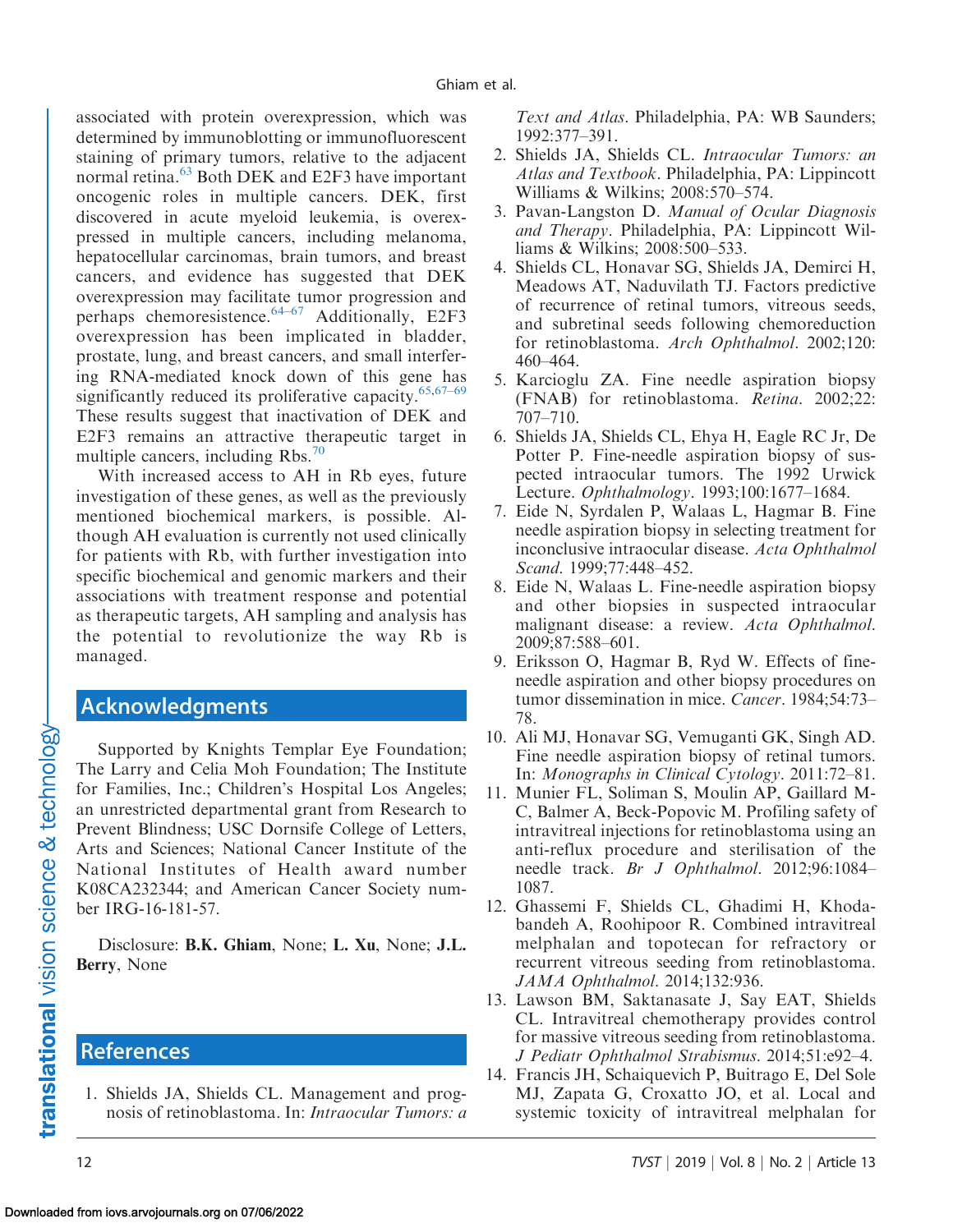<span id="page-12-0"></span>vitreous seeding in retinoblastoma: a preclinical and clinical study. Ophthalmology. 2014;121: 1810–1817.

- 15. Munier FL, Gaillard M-C, Balmer A, Beck-Popovic M. Intravitreal chemotherapy for vitreous seeding in retinoblastoma: recent advances and perspectives. Saudi J Ophthalmol. 2013;27: 147–150.
- 16. Smith SJ, Smith BD. Evaluating the risk of extraocular tumour spread following intravitreal injection therapy for retinoblastoma: a systematic review. Br J Ophthalmol. 2013;97:1231–1236.
- 17. Smith SJ, Smith BD, Mohney BG. Ocular side effects following intravitreal injection therapy for retinoblastoma: a systematic review. Br J Ophthalmol. 2013;98:292–297.
- 18. Cole DF. Secretion of the aqueous humour. Exp Eye Res. 1977;25:161–76.
- 19. Macknight AD, McLaughlin CW, Peart D, Purves RD, Carre DA, Civan MM. Formation of the aqueous humor. clinical and experimental pharmacology and physiology. 2000;27:100–106.
- 20. To CH, Kong CW, Chan CY, Shahidullah M, Do CW. The mechanism of aqueous humour formation. Clin Exp Optom. 2002;85:335–349.
- 21. Dias PL, Shanmuganathan SS, Rajaratnam M. Lactic dehydrogenase activity of aqueous humour in retinoblastoma. Br J Ophthalmol. 1971;55:130– 132.
- 22. Dias PL. Correlation of aqueous humour lactic acid dehydrogenase activity with intraocular pathology. Br J Ophthalmol. 1979;63:574–577.
- 23. Dias PL. Prognostic significance of aqueous humour lactic dehydrogenase activity. Br J Ophthalmol. 1979;63:571–573.
- 24. Shehata HH, Abou Ghalia AH, Elsayed EK, Ahmed Said AM, Mahmoud SS. Clinical significance of high levels of survivin and transforming growth factor beta-1 proteins in aqueous humor and serum of retinoblastoma patients. J AAPOS. 2016;20:444.e1–444.e9.
- 25. Hadjistilianou T, Giglioni S, Micheli L, Vannoni D, Brogi E, Cevenini G, et al. Analysis of aqueous humour proteins in patients with retinoblastoma. Clin Experiment Ophthalmol. 2012;40: e8–15.
- 26. Comoy E, Roussat B, Henry I, Bloch-Michel E. [Neuron-specific enolase in the aqueous humor. Its significance in the differential diagnosis of retinoblastoma]. Ophtalmologie. 1990;4:233–235.
- 27. Cheng Y, Meng Q, Huang L, Shi X, Hou J, Li X, et al. iTRAQ-based quantitative proteomic analysis and bioinformatics study of proteins in retinoblastoma. Oncol Lett. 2017;14:8084–8091.
- 28. Berry JL, Xu L, Murphree AL, Krishnan S, et al. Potential of aqueous humor as a surrogate tumor biopsy for retinoblastoma. JAMA Ophthalmol. 2017;135:1221–1230.
- 29. Berry JL, Xu L, Kooi I, et al. Genomic analysis of aqueous humor cell-free DNA in retinoblastoma predicts eye salvage: the surrogate tumor biopsy for retinoblastoma. Mol Cancer Res. 2018;16: 1701–1712.
- 30. Moher D, Liberati A, Tetzlaff J, Altman DG, The PRISMA Group. Preferred reporting items for systematic reviews and meta-analyses: the PRISMA statement. PLoS Med. 2009;6: e1000097.
- 31. Dias PL. Postinflammatory and malignant protein patterns in aqueous humour. Br J Ophthalmol. 1979;63:161–164.
- 32. Kabak J, Romano PE. Aqueous humour lactic dehydrogenase isoenzymes in retinoblastoma. Br J Ophthalmol. 1975;59:268–269.
- 33. Piro PA Jr, Abramson DH, Ellsworth RM, Kitchin D. Aqueous humor lactate dehydrogenase in retinoblastoma patients. Clinicopathologic correlations. Arch Ophthalmol. 1978;96:1823– 1825.
- 34. Abramson DH, Piro PA, Ellsworth RM, Kitchin FD, McDonald M. Lactate dehydrogenase levels and isozyme patterns. Measurements in the aqueous humor and serum of retinoblastoma patients. Arch Ophthalmol. 1979;97:870–871.
- 35. Das A, Roy IS, Maitra TK. Lactate dehydrogenase level and protein pattern in the aqueous humour of patients with retinoblastoma. Can J Ophthalmol. 1983;18:337–339.
- 36. Dayal Y, Goyal JL, Jaffery NF, Agarwal HC. Lactate dehydrogenase levels in aqueous humor and serum in retinoblastoma. Jpn J Ophthalmol. 1985;29:417–422.
- 37. Singh R, Kaurya OP, Shukla PK, Ramputty R. Lactate dehydrogenase (LDH) isoenzymes patterns in ocular tumours. Indian J Ophthalmol. 1991;39:44–47.
- 38. Mukhopadhyay S, Ghosh S, Biswas PN, Dutta SK, Chattopadhyay D. A cross-sectional study on aqueous humour lactate dehydrogenase level in retinoblastoma. J Indian Med Assoc. 2008;106: 99–100.
- 39. Wu Z, Yang H, Pan S, Chen Z. Electrophoretic determination of aqueous and serum neuronspecific enolase in the diagnosis of retinoblastoma. Yan Ke Xue Bao. 1997;13:12–16.
- 40. Shine BS, Hungerford J, Vaghela B, Sheraidah GA. Electrophoretic assessment of aqueous and serum neurone-specific enolase in retinoblastoma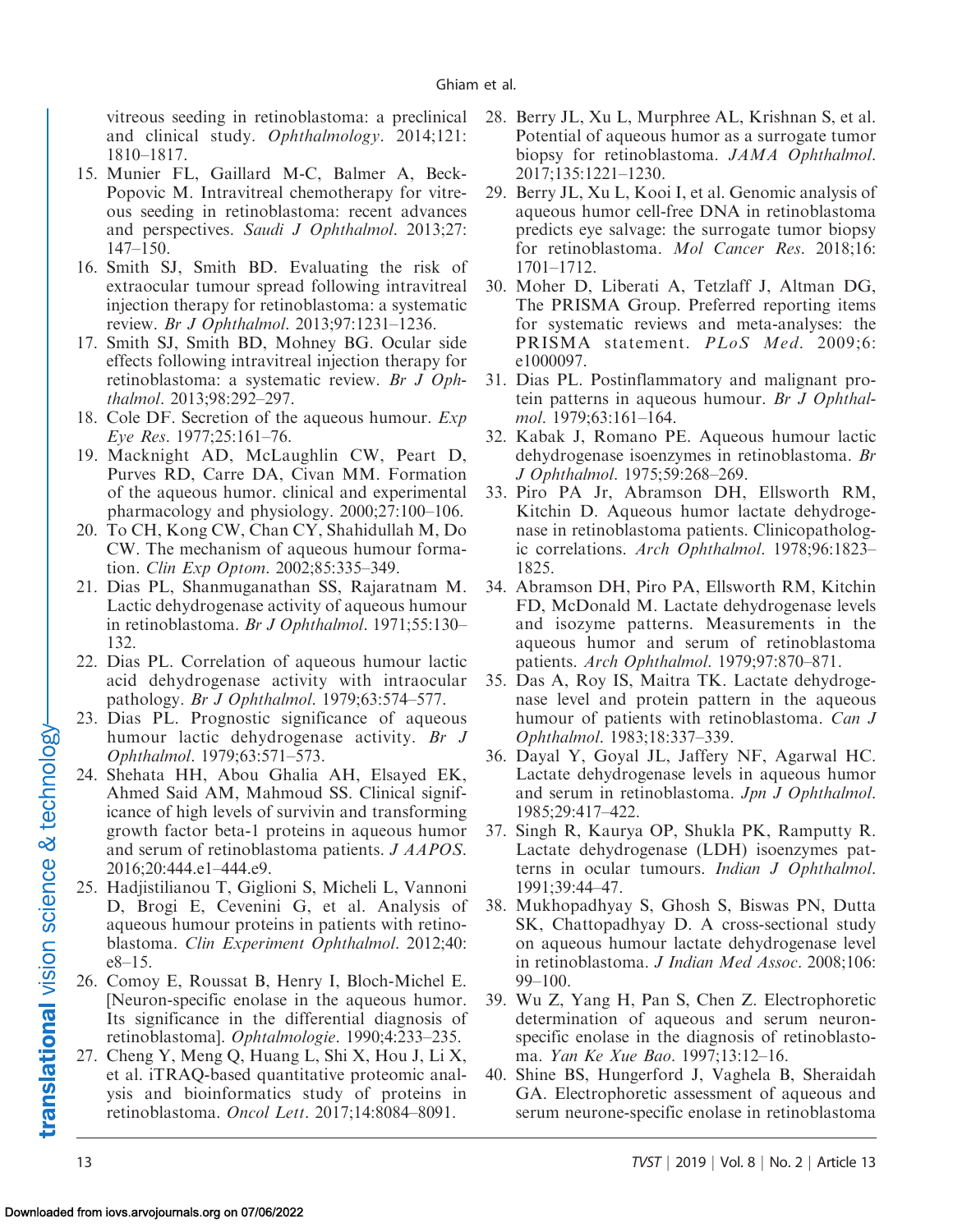<span id="page-13-0"></span>and ocular malignant melanoma. Br J Ophthalmol. 1990;74:427–430.

- 41. Abramson DH, Greenfield DS, Ellsworth RM, et al. Neuron-specific enolase and retinoblastoma. Clinicopathologic correlations. Retina. 1989;9: 148–152.
- 42. Nakajima T, Kato K, Kaneko A, Tsumuraya M, Morinaga S, Shimosato Y. High concentrations of enolase, alpha- and gamma-subunits, in the aqueous humor in cases of retinoblastoma. Am J Ophthalmol. 1986;101:102–106.
- 43. Shehata HH, Abou Ghalia AH, Elsayed EK, Ziko OO, Mohamed SS. Detection of survivin protein in aqueous humor and serum of retinoblastoma patients and its clinical significance. Clin Biochem. 2010;43:362–366.
- 44. Mendelsohn ME, Abramson DH, Senft S, Servodidio CA, Gamache PH. Uric acid in the aqueous humor and tears of retinoblastoma patients. J AAPOS. 1998;2:369–371.
- 45. Cheng Y, Zheng S, Pan C-T, et al. Analysis of aqueous humor concentrations of cytokines in retinoblastoma. PLoS One. 2017;12:e0177337.
- 46. Abramson DH, Senft SH, Servodidio CA, Ellsworth RM, Gamache PH. Retinoblastoma aqueous humor: aromatic amino acids. Ophthalmic Paediatr Genet. 1993;14:127–130.
- 47. Abramson DH, Piro PA, DeCresce R, Ellsworth RM, Kitchin D. Catecholamine metabolites in the aqueous of retinoblastoma. J Pediatr Ophthalmol Strabismus. 1978;15:77–78.
- 48. Wroblewski F. The clinical significance of alterations in lactic dehydrogenase activity of body fluids. Am J Med Sci. 1957;234:301–312.
- 49. Dias PL. Electrolyte imbalances in the aqueous humour in retinoblastoma. Br J Ophthalmol. 1985;69:462–463.
- 50. Jovanovic P, Zoric L, Stefanovic I, et al. Lactate dehydrogenase and oxidative stress activity in primary open-angle glaucoma aqueous humour. Bosn J Basic Med Sci. 2010;10:83–88.
- 51. Jakobiec FA, Abramson D, Scher R. Increased aqueous lactate dehydrogenase in Coats' disease. Am J Ophthalmol. 1978;85:686–689.
- 52. Isgrò MA, Bottoni P, Scatena R. Neuron-specific enolase as a biomarker: biochemical and clinical aspects. Adv Exp Med Biol. 2015;867:125–143.
- 53. Kivelä T. Neuron-specific enolase in retinoblastoma. Acta Ophthalmol. 2009;64:19–25.
- 54. Andersen MH, Svane IM, Becker JC, Straten PT. The universal character of the tumor-associated antigen survivin. Clin Cancer Res. 2007;13:5991– 5994.
- 55. Rohayem J, Diestelkoetter P, Weigle B, et al. Antibody response to the tumor-associated inhibitor of apoptosis protein survivin in cancer patients. Cancer Res. 2000;60:1815–1817.
- 56. Johnson ME, Howerth EW. Survivin: a bifunctional inhibitor of apoptosis protein. Vet Pathol. 2004;41:599–607.
- 57. Freddo TF, Bartels SP, Barsotti MF, Kamm RD. The source of proteins in the aqueous humor of the normal rabbit. Invest Ophthalmol Vis Sci. 1990;31:125–137.
- 58. Barsotti MF, Bartels SP, Freddo TF, Kamm RD. The source of protein in the aqueous humor of the normal monkey eye. Invest Ophthalmol Vis Sci. 1992;33:581–595.
- 59. Dawson DW. Pigment epithelium-derived factor: a potent inhibitor of angiogenesis. Science. 1999; 285:245–248.
- 60. Subramanian P, Deshpande M, Locatelli-Hoops S, et al. Identification of pigment epitheliumderived factor protein forms with distinct activities on tumor cell lines. J Biomed Biotechnol. 2012;2012:1–12.
- 61. Guan M, Tripathi V, Zhou X, Popescu NC. Adenovirus-mediated restoration of expression of the tumor suppressor gene DLC1 inhibits the proliferation and tumorigenicity of aggressive, androgen-independent human prostate cancer cell lines: prospects for gene therapy. Cancer Gene Ther. 2008;15:371–381.
- 62. Szeto W, Jiang W, Tice DA, et al. Overexpression of the retinoic acid-responsive gene Stra6 in human cancers and its synergistic induction by Wnt-1 and retinoic acid. Cancer Res. 2001;61: 4197–4205.
- 63. Orlic M, Spencer CE, Wang L, Gallie BL. Expression analysis of 6p22 genomic gain in retinoblastoma. Genes Chromosomes Cancer. 2006;45:72–82.
- 64. von Lindern M, Fornerod M, van Baal S, et al. The translocation (6;9), associated with a specific subtype of acute myeloid leukemia, results in the fusion of two genes, dek and can, and the expression of a chimeric, leukemia-specific dekcan mRNA. Mol Cell Biol. 1992;12:1687–1697.
- 65. Corson TW, Gallie BL. One hit, two hits, three hits, more? Genomic changes in the development of retinoblastoma. Genes Chromosomes Cancer. 2007;46:617–634.
- 66. Privette Vinnedge LM, Ho SM, Wikenheiser-Brokamp KA, Wells SI. The DEK oncogene is a target of steroid hormone receptor signaling in breast cancer. PLoS One. 2012;7:e46985.

translational vision science & technology